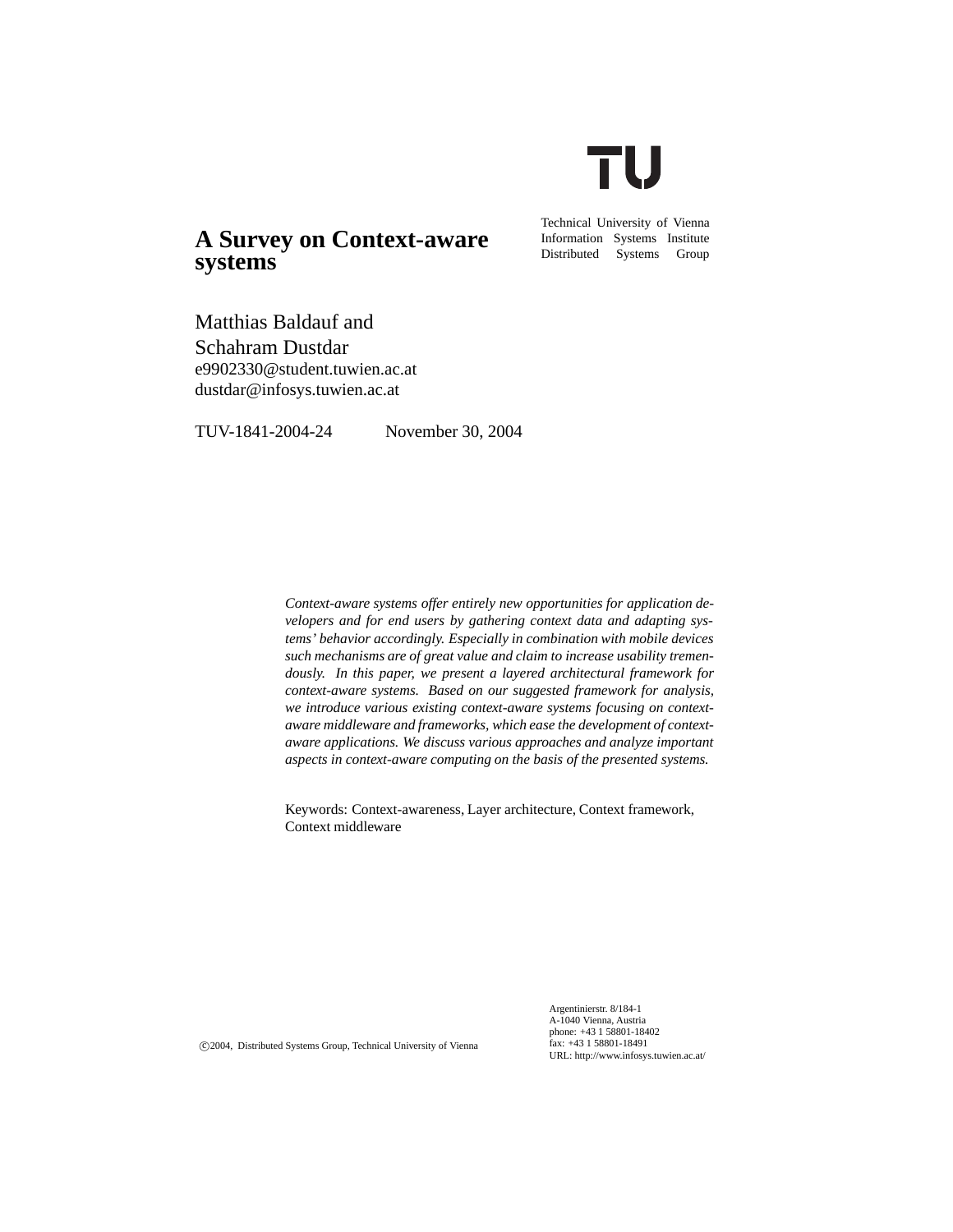# **A Survey on Context-aware systems**

Matthias Baldauf, Schahram Dustdar Distributed Systems Group, Institute of Information Systems, Vienna University of Technology  ${e9902330}$ @student.tuwien.ac.at | dustdar@infosys.tuwien.ac.at }

**Abstract.** Context-aware systems offer entirely new opportunities for application developers and for end users by gathering context data and adapting systems' behavior accordingly. Especially in combination with mobile devices such mechanisms are of great value and claim to increase usability tremendously. In this paper, we present a layered architectural framework for context-aware systems. Based on our suggested framework for analysis, we introduce various existing context-aware systems focusing on context-aware middleware and frameworks, which ease the development of context-aware applications. We discuss various approaches and analyze important aspects in context-aware computing on the basis of the presented systems.

**Keywords**: Context-awareness, Layer architecture, Context framework, Context middleware

# **1 Introduction**

With the appearance and penetration of mobile devices such as notebooks, PDAs, and smart phones, pervasive (ubiquitous) systems become increasingly more popular these days. The term 'pervasive' introduced first by Mark Weiser in 1991 [38] refers to the seamless integration of devices into the users' everyday life. Appliances should vanish in the background to make the user and his tasks the central focus rather than computing devices and technical issues.

One part in the wide range of pervasive computing are the so called context-aware (or sentient) systems. Context-aware systems are able to adapt their operations to the current context without explicit user intervention and thus aim at increasing usability and effectiveness by taking environmental context into account. Especially when using mobile devices it is desirable that programs and services react specifically to their current location, time and other environment attributes and adapt their behavior to changing circumstances as context data may change rapidly. The needed context information may be retrieved in a variety of ways like applying sensors, network information, device status, browsing user profiles and using other sources.

The history of context-aware systems started in 1992 when Want, Hopper et al introduced their 'Active Badge Location System' [39] which is considered to be one of the first context-aware applications. The infrared technology based system is able to determine a user's current location which was used to forward phone calls to a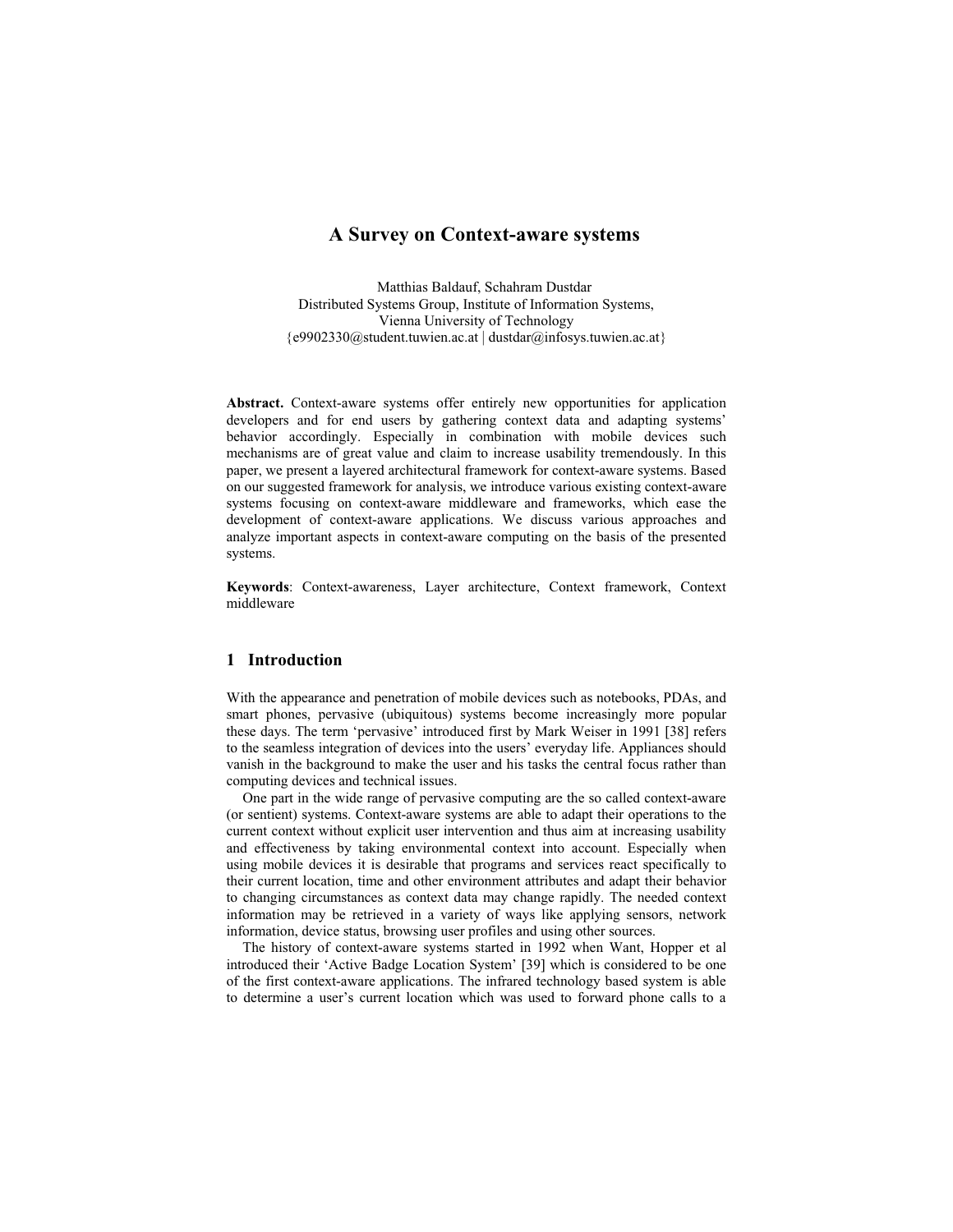telephone close to the user. In the middle of the 1990s a couple of location-aware tour guides [23, 40, 41] emerged which provided information according to the user's current location. While location is the most used attribute of context by far attempts to use other context information as well grew over the last few years as the examples in this paper show.

Hence, it is a challenging task to define the word 'context' and many researchers tried to find their own definition for what context actually includes. In the literature the term 'context-aware' first appeared in [1] where the authors describe context as location, identities of nearby people and objects and changes to those objects. Such enumerations of context examples were often used in the beginning of context-aware system history. In [2] Ryan, Pascoe and Morse referred to context as the user's location, the environment, the identity and the time. Dey [3] enumerates context as the user's emotional state, focus of attention, location and orientation, date and time, objects and people in the user's environment. Another common way of defining context was the use of synonyms. Hull, Neaves and Bedford-Roberts describe context as the aspects of the current situation [4]. Definitions like this one are often too wide, a good one is found in [5]: Brown defines context to be the elements of the user's environment that the computer knows about. One of the best topical definitions is found by Dey and Abowd [6]. The authors refer to context as 'any information that can be used to characterize the situation of entities (i.e. whether a person, place or object) that are considered relevant to the interaction between a user and an application, including the user and the application themselves'.

One popular way to classify context instances is the distinction of different context dimensions. In [7, 8] these dimensions are called 'external' and 'internal', [9] refers to 'physical' and 'logical' context. The 'external' ('physical') dimension means context that can be measured by hardware sensors, i.e. location, light, sound, movement, touch, temperature, air pressure etc. Whereas the 'internal' ('logical') dimension is mostly specified by the user or captured monitoring the user's interaction, i.e. the user's goals, tasks, work context, business processes, the user's emotional state etc.

Most context-aware systems make use of external context factors as they provide useful data like location information etc. Furthermore external attributes are easy to sense due to off-the-shelf sensing technologies. Virtually all systems presented in this paper apply physical context information. Examples for the use of logical data are the Watson Project [10] and the IntelliZap Project [11] which support the user providing relevant information due to information read out of opened web pages, documents etc.

When dealing with context three entities can be distinguished [12]: *places* (rooms, buildings etc.), *people* (individuals, groups) and *things* (physical objects, computer components etc.). Each of these entities may be described by various attributes summarized to four main categories: *identity* (each entity has an unique identifier), *location* (an entity's position, co-location, proximity etc.), *status* (or activity, meaning the intrinsic properties of an entity, e.g. temperature and lightning for a room, processes running currently on a device etc.) and *time* (used for timestamps to accurately define situation, ordering events etc.).

The reminder of this paper is structured as follows. Section 2 introduces current design principles for context-aware systems describing requirements for their architecture and the used context model. In section 3 we present a comparison of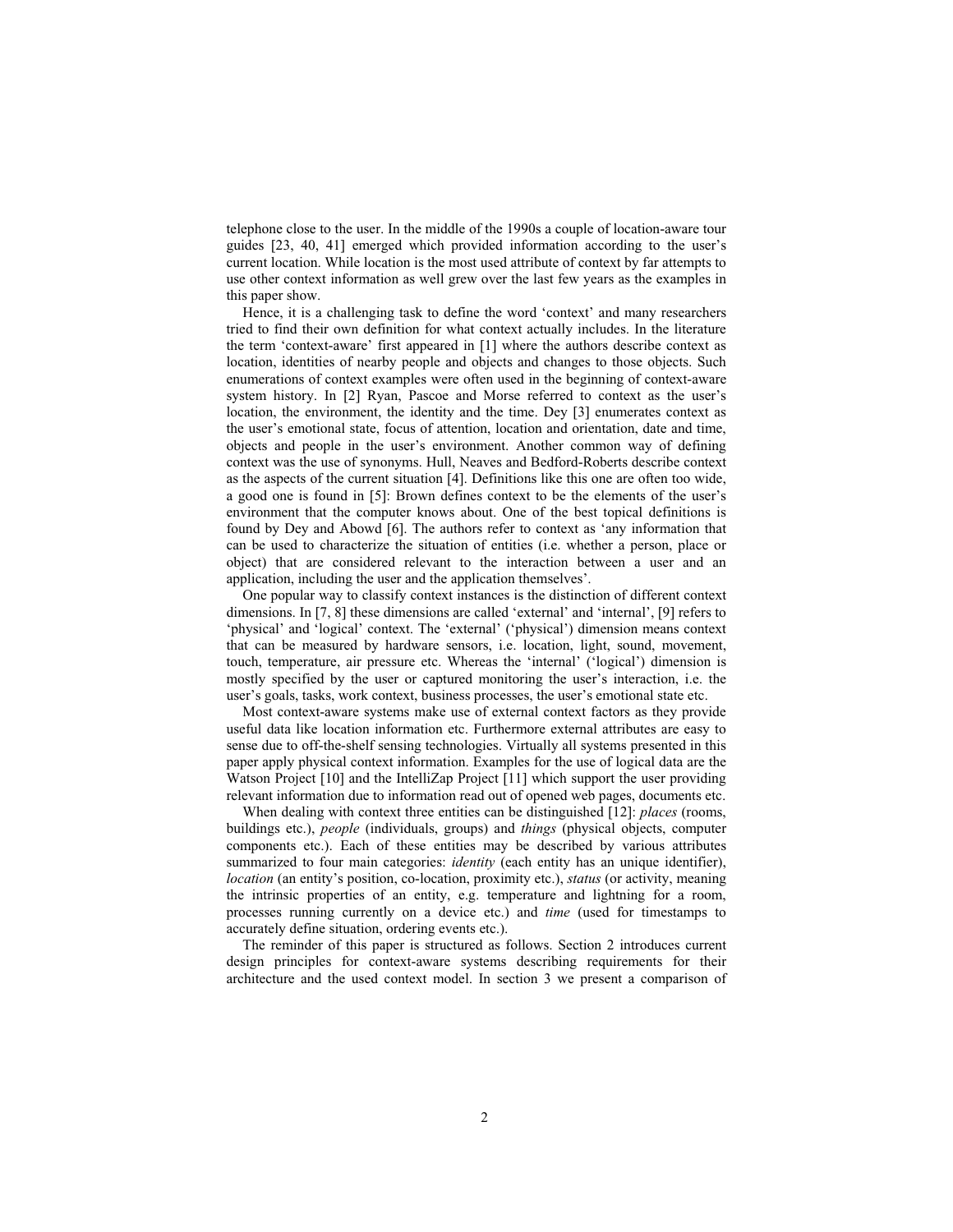existent context-aware systems and explain the approaches' varieties and similarities. Finally section 4 draws some concluding remarks.

# **2 Design Principles**

#### **2.1 Architecture**

Context-aware systems can be implemented in many ways. The approach depends on special requirements and conditions like e.g. the location of sensors (local or remote), the amount of possible users (one user or many), the available resources of the used devices (high-end-PCs or small mobile devices) or the facility of a further extension of the system. Based on these considerations three different approaches of contextaware system architectures can be distinguished [13]:

*Direct sensor access:* This approach is often used in devices with sensors locally built in. The client software gathers the desired information directly from these sensors, i.e. there is no additional layer for gaining and processing sensor data. Drivers for the sensors are hardwired into the application, so this tight coupled method is usable only in rare cases as it complicates extensibility. Also it is not suited for distributed systems due to its direct access nature without any component capable of managing multiple concurrent sensor accesses.

*Middleware based:* Modern software design uses methods of encapsulation to separate e.g. business logic and graphical user interfaces. The middleware based approach introduces a layered architecture to context-aware systems with the intention of hiding low-level sensing details. Compared to direct sensor access this technique eases extensibility since the client code has not be modified anymore and it simplifies the reusability of hardware dependent sensing code due to the strict encapsulation.

*Context server:* The next logical step is to permit multiple clients access to remote data sources. This distributed approach extends the middleware based architecture by introducing an access managing remote component. Gathering sensor data is moved to this so called context server to facilitate concurrent multiple access. Beside the reuse of sensors the usage of a context server has the advantage of relieving clients of resource intensive operations. As probably the majority of end devices used in context-aware systems are mobile gadgets with limitations in computation power, disk space etc. this is an important aspect. Sadly there is no free lunch: in return one has to consider about appropriate protocols, network performance, quality of service parameters etc. when designing a context-aware system based on client-server architecture.

In a similar manner Winograd [17] describes three different context management models for coordinating multiple processes and components:

*Widgets:* Derived from the homonymous GUI elements a widget is a software component that provides a public interface for a hardware sensor [12]. They hide lowlevel details of sensing and ease application development due to their reusability. Because of the encapsulation in widgets it is possible to exchange widgets which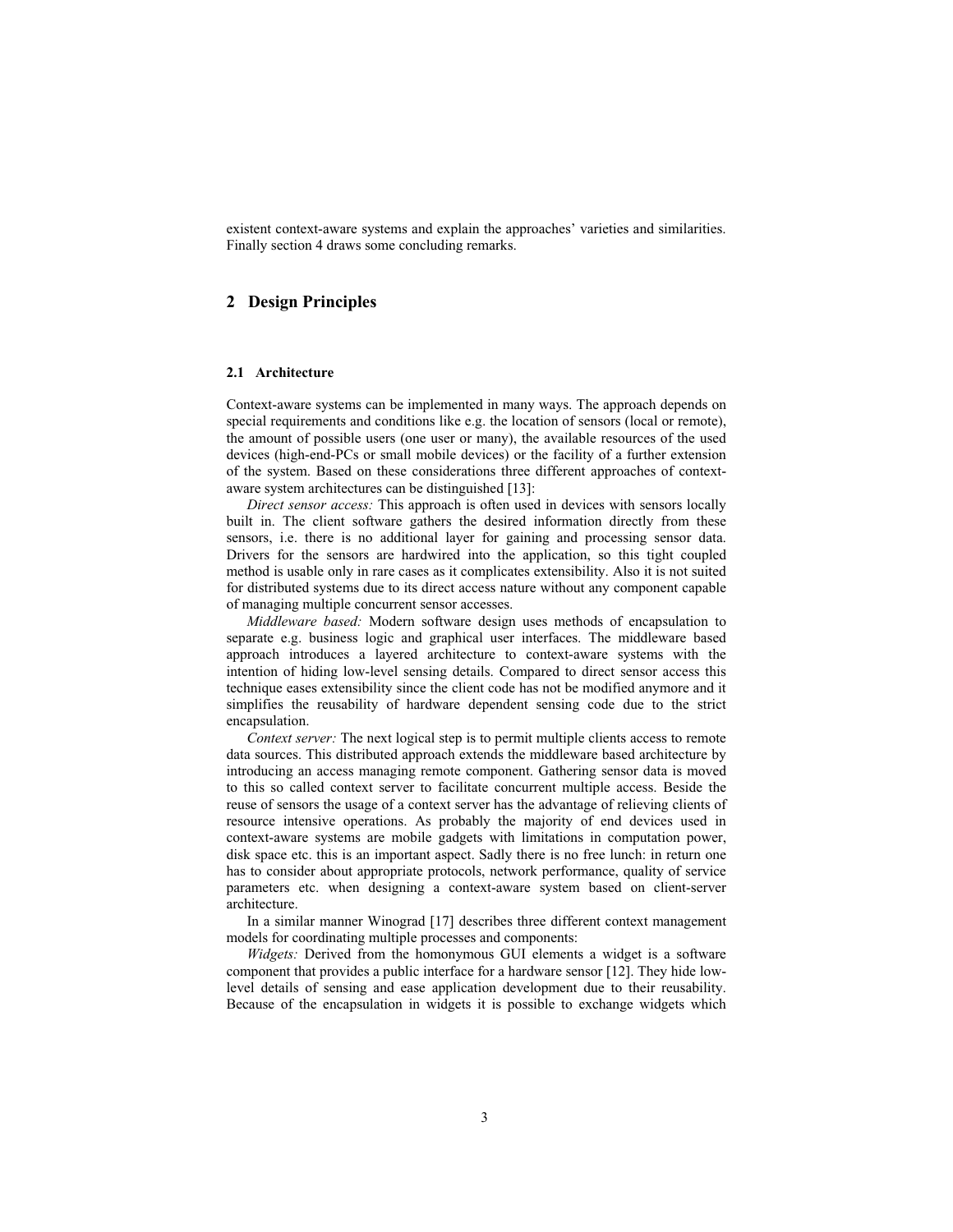provide the same kind of context data (e.g. exchange a radio frequency widget by a camera widget to collect location data). Widgets are usually controlled by some kind of a widget manager. The tight coupled widget approach increases efficiency but is not robust to component failures.

*Networked services:* This more flexible approach, argued for e.g. in [42], resembles the context server architecture. Instead of a global widget manager discovery techniques are used to find networked services. This service based approach is not as efficient as a widget architecture due to complex network based components but provides robustness.

*Blackboard model*: In contrast to the process-centric view of the widget and the service-oriented model the blackboard model represents a data-centric view. In this asymmetric approach processes post messages to a shared media, the so called blackboard, and subscribe to it to be notified when some specified event occurs. Advantages of this model are the simplicity of adding new context sources and the easy configuration. Unfavorable is the need of a centralized server to host the blackboard and the lacks in communication efficiency as two hops per communication are needed.

In this paper we will focus on middleware based and context-server based systems due to their usability in distributed systems. Many layered context-aware systems and frameworks have evolved during the last years. Most of them differ in the functional range, location and naming of the layers, the use of optional agents etc. Beside these adaptations and modifications a common architecture in modern context-aware applications is identifiable when analyzing their design.

As mentioned above a separation of detecting and using context is necessary to improve extensibility and reusability of systems. The following abstract architecture augments layers for detecting and using context by adding interpreting and reasoning functionality [12, 14].



**Fig. 1.** Abstract layer architecture for context-aware systems

 The first layer consists of the sensors. It is notable that the word 'sensor' not only refers to sensing hardware but to every data source which may provide usable context information. Concerning to the way data are captured sensors can be classified in three groups [15].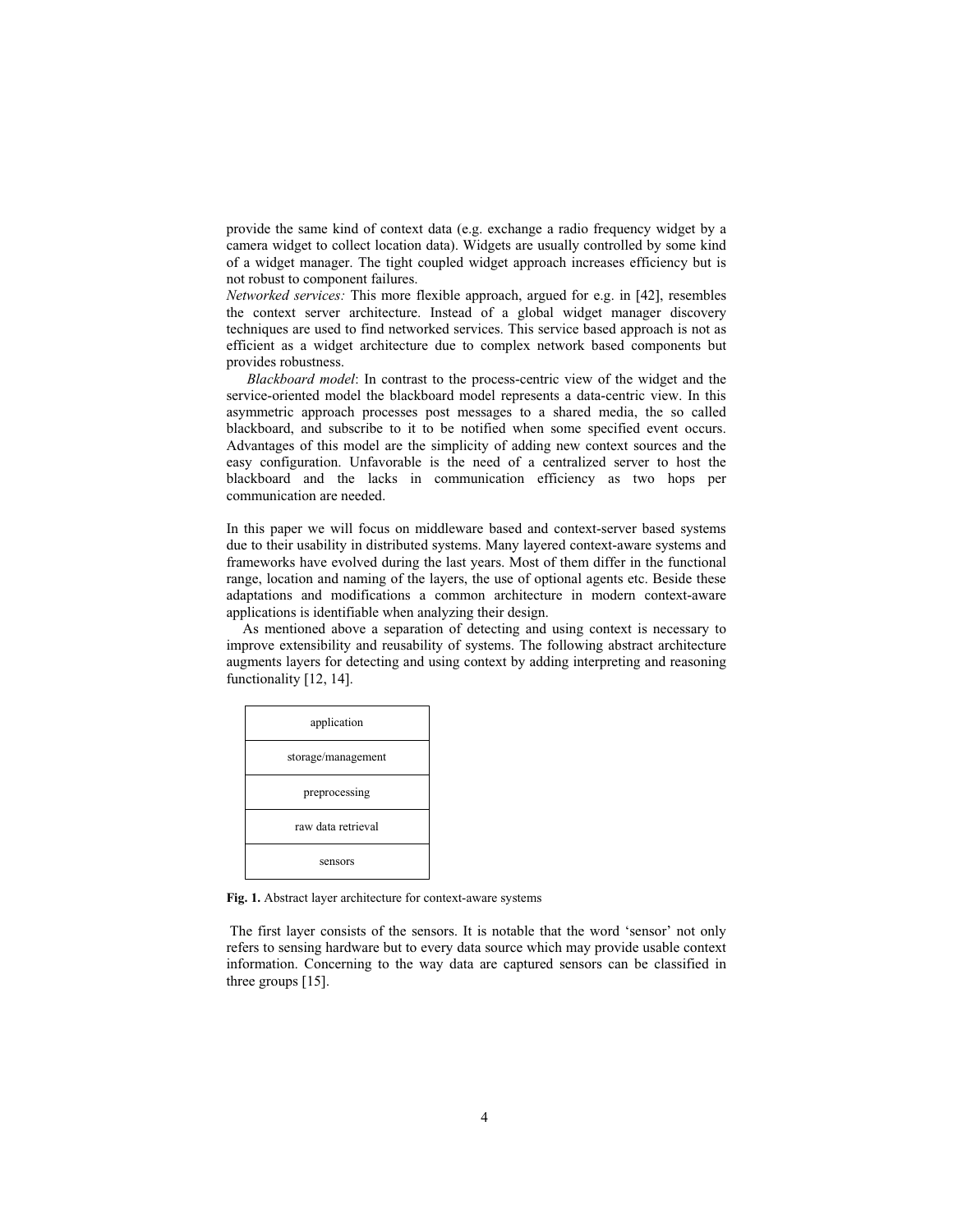*Physical sensors:* The most frequently used type of sensors are physical sensors. Many hardware sensors are available nowadays capable of capturing almost any physical data. Table 1 shows some examples of physical sensors [16]:

| Type of context      | <b>Available Sensors</b>                                                                |  |  |  |
|----------------------|-----------------------------------------------------------------------------------------|--|--|--|
| Light                | Photodiodes, color sensors, ir and uv-sensors etc.                                      |  |  |  |
| Visual Context       | Various cameras                                                                         |  |  |  |
| Audio                | Microphones                                                                             |  |  |  |
| Motion, Acceleration | Mercury switches, angular sensors, accelerometers, motion<br>detectors, magnetic fields |  |  |  |
| Location             | Outdoor: Global Positioning System (GPS), Global System for                             |  |  |  |
|                      | Mobile Communications (GSM); Indoor: Active Badge<br>system etc.                        |  |  |  |
| Touch                | Touch sensors implemented in mobile devices                                             |  |  |  |
| Temperature          | Thermometers                                                                            |  |  |  |
| Physical attributes  | Biosensors to measure skin resistance, blood pressure                                   |  |  |  |

### **Table 1.** List of different physical sensor types

*Virtual sensors:* Virtual sensors source context data from software. E.g. it is possible to determine an employee's location not only by using tracking systems (physical sensors) but also by a virtual sensor, e.g. by browsing an electronic calendar, a travelbooking system, emails etc. for location information. Other context attributes that can be sensed by virtual sensors include e.g. the user's activity by checking for mousemovement and keyboard input.

 *Logical sensors:* These sensors make use of a couple of information sources, they combine physical and virtual sensors with additional information from databases etc. to solve a higher task. E.g. by analyzing logins at desktop pcs and a database mapping fixed devices to location information a logical sensor can be constructed to detect an employee's current position.

The second layer is responsible for the retrieval of raw context data. It makes use of appropriate drivers for physical sensors and APIs for virtual and logical sensors. The query functionality if often implemented in reusable software components which make low-level details of hardware access transparent by providing more abstract methods like getPosition() etc. By using interfaces for components responsible for equal types of context these components become exchangeable. So it is possible e.g. to replace a RFID system by a GPS system without any major modifications.

The next layer is not implemented in every context-aware system but may offer useful information if the raw data are too coarse grained: this preprocessing layer is responsible for reasoning and interpreting. The sensors queried in the underlying layer most often return technical data that are not appropriate to use by application designers, hence this layer raises the results of layer two to a higher abstraction level. The transformations include extraction and quantization operations. E.g. the exact GPS position of a person might not be of value for an application but the name of the room the person is in is needed.

In context-aware systems consisting of several different context data sources the single context atoms can be combined to high-level information in this layer. This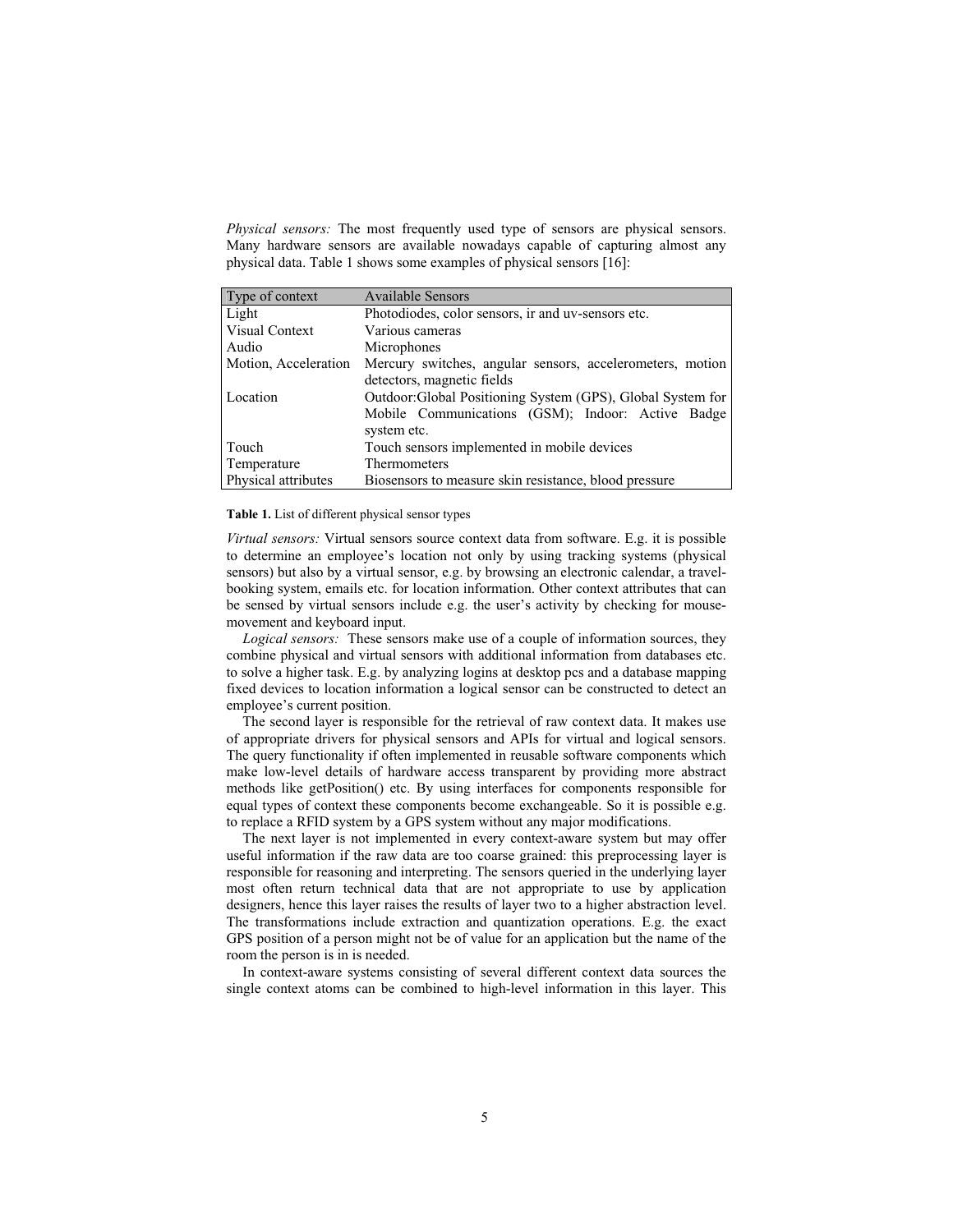process is also called aggregation or compositing. A single sensor value is often not important to an application; combined information might be more precious. In this vein a system is able to determine e.g. whether a client is situated indoor or outdoor by analyzing various physical data like temperature and light or whether a person is currently attending a meeting by capturing noise level and location etc. To make this analysis work correctly a lot of statistical methods are involved and often some kind of training phase is required.

Obviously, this abstraction functionality could also be implemented directly by the application. But due to a couple of reasons this task should be encapsulated and better moved to the context server. The encapsulation advances the reusability and hence eases the development of client applications. And by making such aggregators remote accessible the network performance increases (as clients have to send only one request to gain high-level data instead of connecting to various sensors) and limited client resources are saved.

The problem of sensing conflicts that might occur when using several data sources has also to be solved in this layer. E.g. when a system is notified about a person's location by the coordinates of her mobile phone and a camera spotting this person it might be difficult to decide what information to use. Often this conflict is approached by using additional data like time stamps and resolution information.

The fourth layer organizes the gathered data and offers them via a public interface to the client. Access by clients may happen in two different ways: synchronous and asynchronous. In the synchronous manner the client is polling the server for changes via remote method calls: it sends a message requesting some kind of offered data and pauses until it receives the server's answer. The asynchronous mode works via subscriptions: at the program's start the client subscribes to specific events it is interested in. When one of these events occurs the client is either simply notified or a client's method is directly involved using a callback.

In the majority of cases the asynchronous approach is more suitable due to rapid changes in the underlying context. The polling technique is more resource intensive as context data has to be requested quite often and the application has to prove for changes itself using some kind of context history.

The client is realized in the fifth layer, the application layer. The actual reaction on different events and context-instances is implemented here. Sometimes information retrieval and application specific context management and reasoning is encapsulated in form of agents which communicate with the context server and act as an additional layer between the preprocessing and the application layer [13]. An example for context logic at the client side is the display on mobile devices: as a light sensor detects bad illumination text may be displayed in higher color contrast.

### **2.2 Context Models**

A context model is needed to define and store context in a machine processible form. To develop flexible and efficient context ontologies that cover the wide range of possible contexts is a challenging task. The most important goals when designing a context ontology include [20]: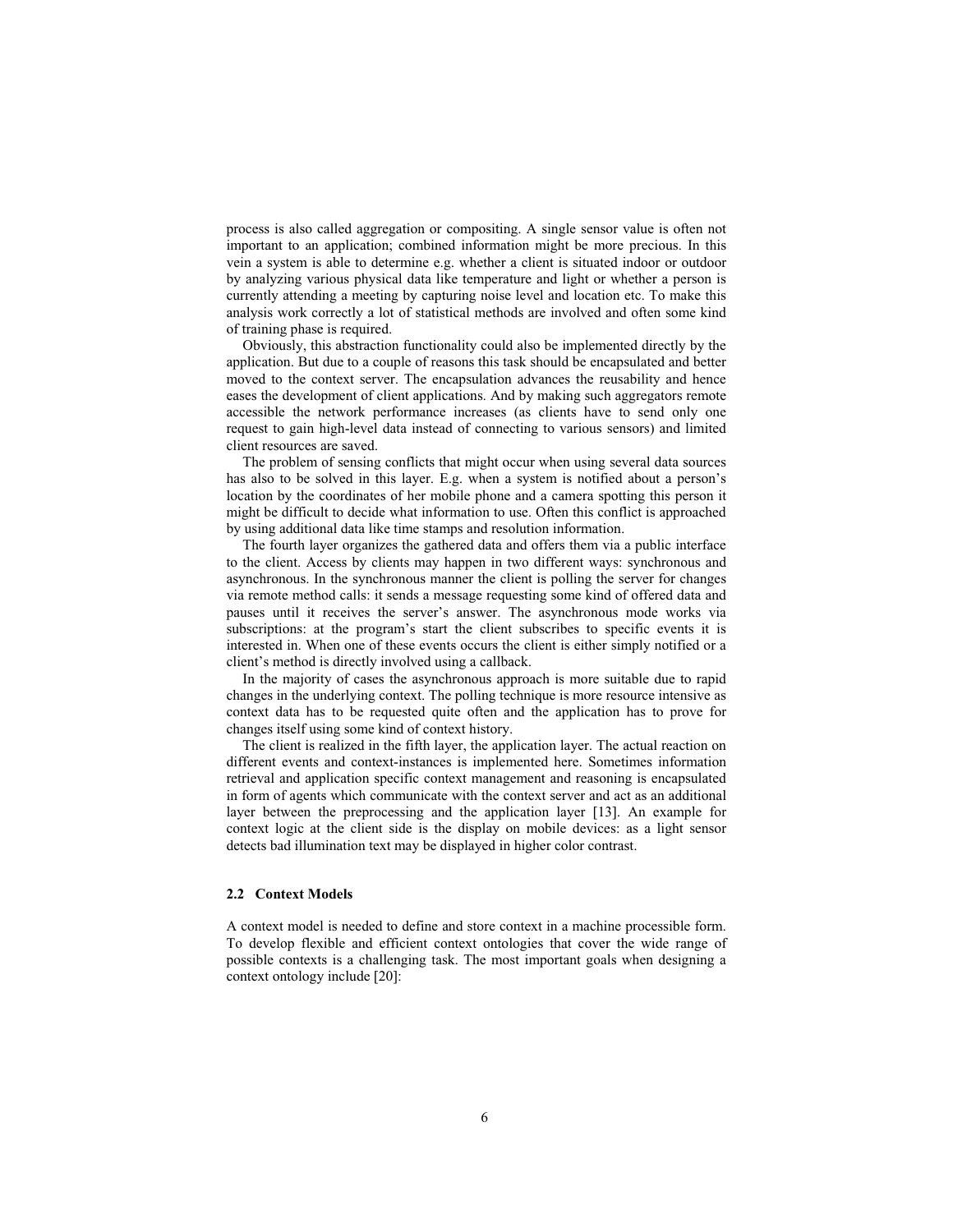*Simplicity:* The used expressions and relations should be as simple as possible to simplify the work of applications developers.

 *Flexibility and extensibility:* The ontology should support the simple addition of new context elements and relations.

*Genericity:* The ontology should not be limited to special kind of context atoms but rather support different types of context.

 *Expressiveness:* The ontology should allow to describe as much context states as possible in arbitrary detail.

There are tools available to define declarative representations and to publish and share ontologies developed by the World Wide Web Consortium, e.g. the Resource Description Language (RDF) [19, 20, 21] and the Web Ontology Language OWL [22, 32, 34, 35]. A single context atom can be described with a couple of attributes. The two most obvious are

 *Context type*: The context type refers to the category of context like temperature, time, speed etc. This type information may be used a parameter for a context query or a subscription, e.g. subscribeToChanges("temperature"). It is important to use meaningful type names, hence as the system grows some names might not be unique anymore. For example the type 'position' may belong to a mobile device or a user. One solution to create a well-structured type names is the use of cascaded names [20] as shown in table 2.

 *Context value:* Context value means the raw data gathered by a sensor. The unit depends on the context type and the applied sensor, e.g. degree Celsius, miles per hour etc.

In most cases context type and context value are not enough information to build a working context-aware system. Additional attributes that might be useful include

*Description:* A literal description containing details about the context atom. The attribute is especially helpful to application developers when new sensors can be dynamically added to the system.

*Time stamp:* This attribute contains a date/time-value describing when the context was sensed. It is needed e.g. to create a context history and deal with sensing conflicts.

 *Source:* A field containing information how the information was gathered. In case of an hardware sensor it might hold the ID of the sensor and allow an application to prefer data from this sensor.

 *Confidence:* The confidence attribute describes the uncertainty of this context type. Not every data source delivers accurate information. E.g. location data suffers inaccuracy dependent on the used tracking tool.

Part of a flexible context model is an extendable context vocabulary to deal with abstract descriptions rather than technical data. It simplifies the description of various context atoms and context instances. These verbal descriptions are often based on subjective impressions and mostly implemented using fuzzy sets. In [20] 'context' refers to this attribute.

Table 2 shows a small part of an example vocabulary. Notice that not all contexts have to be available at a time. In contrast to temperature a light source is not always measurable.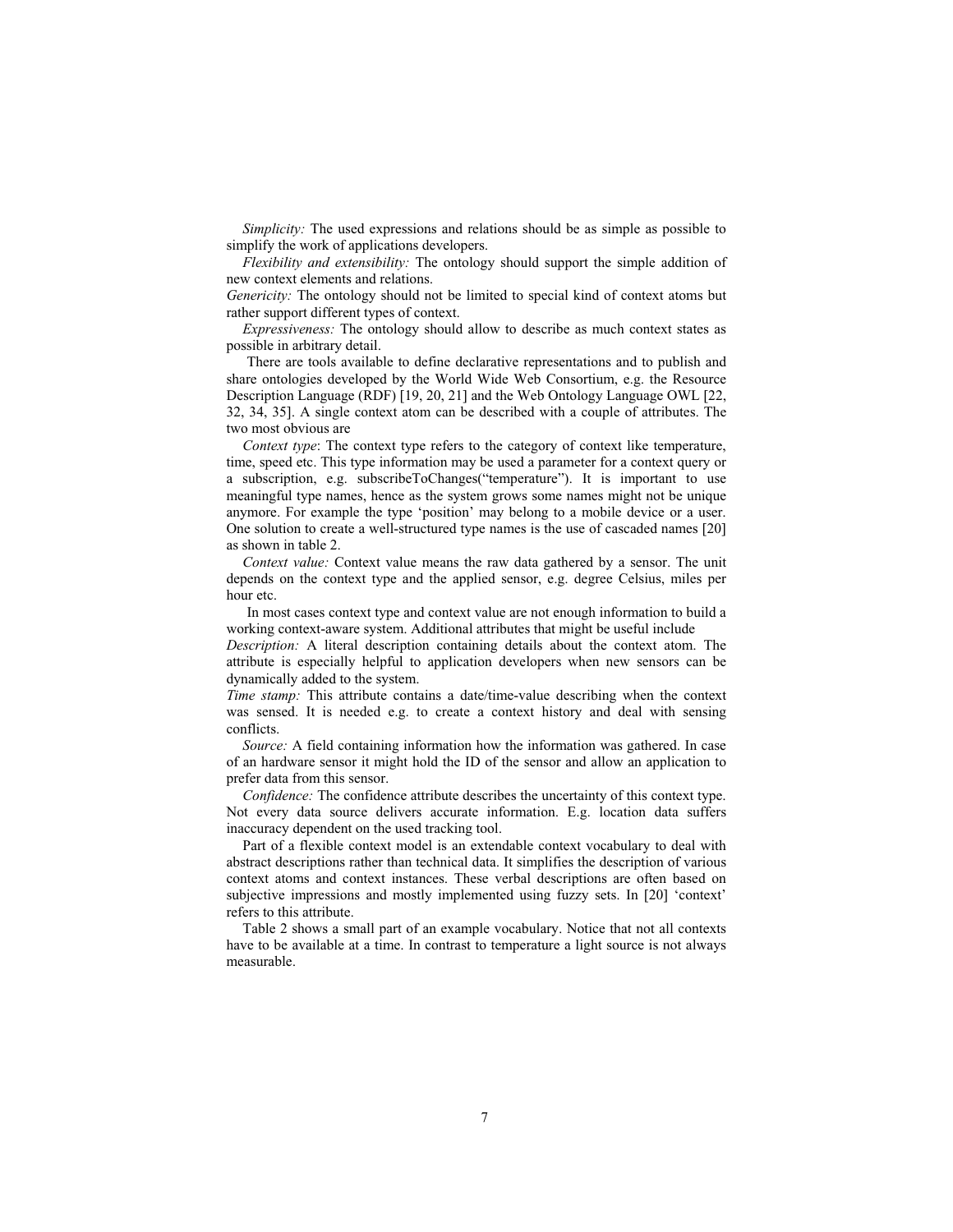| Context type                | Context      |
|-----------------------------|--------------|
| Environment:Temperature     | Cold         |
| Environment:Temperature     | Normal       |
| Environment:Temperature     | Hot          |
| Environment: Light: Source  | 50Hz         |
| Environment: Light: Source  | 60Hz         |
| Environment: Light: Source  | NotAvailable |
| Device: Activity: Placement | AtHand       |
| Device: Activity: Placement | NotAtHand    |

**Table 2.** Example context vocabulary [20]

Based on this vocabulary above instances of context atoms can be created (Table 3).

| Context type                           | Context<br>value |            | Context Confidence | Source       | Timestamp                     |
|----------------------------------------|------------------|------------|--------------------|--------------|-------------------------------|
| Environment:Temperature $21^{\circ}$ C |                  | Normal 0.9 |                    | Sensor<br>#2 | $0.5 - 2.5 - 0.4$<br>13:36:14 |
| Device: Activity: Placement -          |                  | AtHand 1   |                    | Sensor<br>#5 | $0.5 - 2.5 - 0.4$<br>15:12:57 |

**Table 3.** Example context atoms

# **3 Existent systems and frameworks**

## **3.1 Location-aware systems**

Context-aware systems dealing with location information are widespread and the demand for them grows due to the increasing spread of mobile devices. Although by location mostly a user's whereabouts is meant the term also refers to the location of devices and services.

Famous examples for location-aware systems are various tourist guide projects where information dependent to the current location is displayed, other examples can be found in [25, 26, 27, 28]. A couple of different location aware infrastructures are available to collect position data: GPS satellites, mobile phone towers, badge proximity detectors, cameras, magnetic card readers, barcode readers etc. These sensors can provide either position or proximity information, the appropriate sensor depends on the use: they differ in price, accuracy, some need a clear line of sight, other signals may travel through walls etc.

As a detailed example we introduce an indoor location sensing system: In [24] Harter et al present a location-aware system using ultrasonic technique. To each entity (person or equipment) that should be detectable a small sending unit called bat is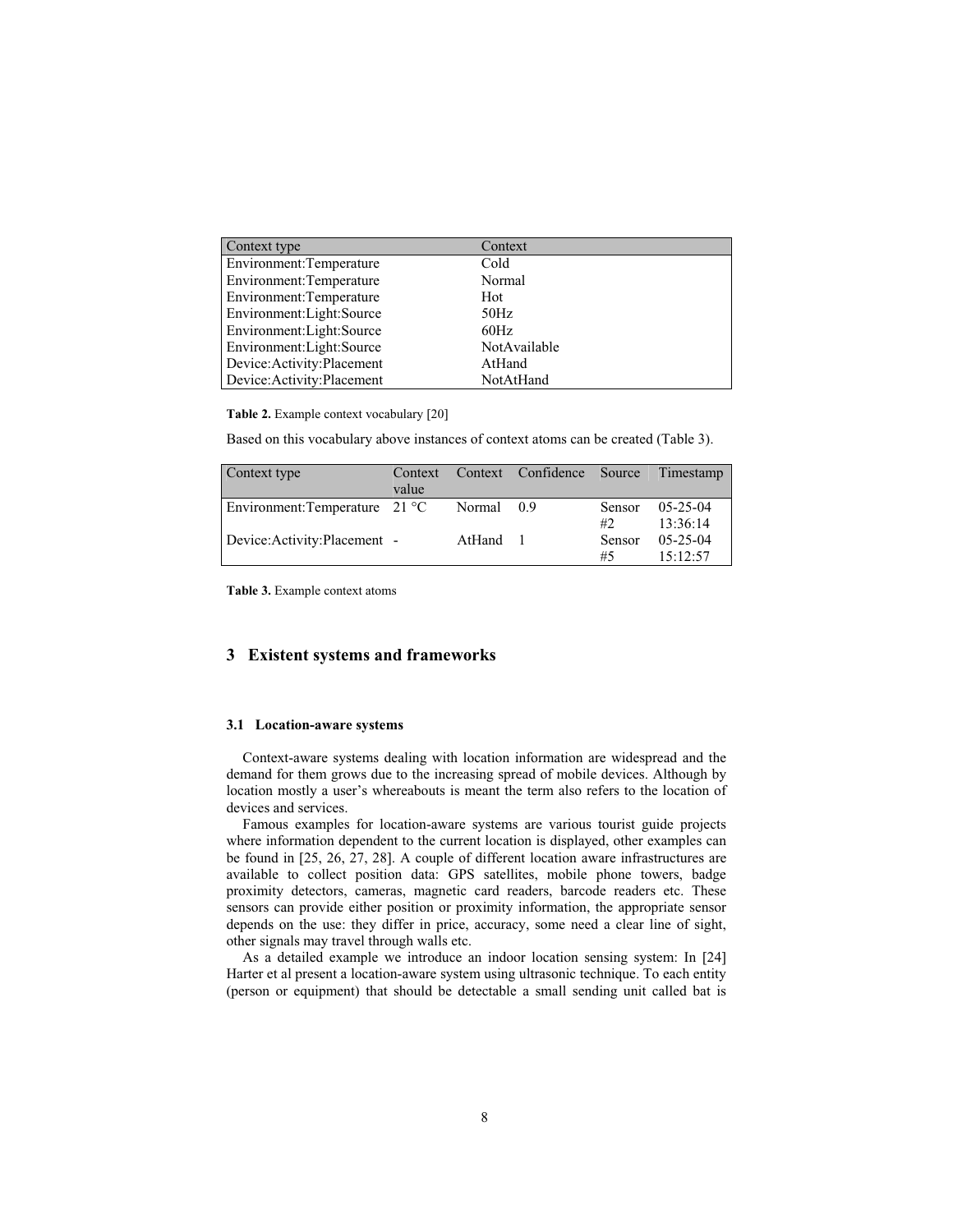attached. These bats have globally unique identifiers and contain ultrasonic transducers. To monitor the signals sent by the bats receivers are installed at the rooms' ceilings and connected by a wired network. The third needed hardware type is a base station. It periodically sends radio messages with specific bat ids and resets the receivers. A corresponding bat reacts emitting an ultrasonic impulse which is caught by the receivers. By recording the time of arrival of signals the distance between the bat and the receiver can be calculated. The bat's exact position is then determined using multilateration (an extension of trilateration). A challenge the authors where confronted with due to the use of ultrasonic technique was the incorrect measurement because of unwanted reflections of the signals. The problem could be solved by using a statistical outlier rejection algorithm to improve the accuracy of the calculated positions.

## **3.2 Context-aware systems**

The systems named in the prior chapter use only one aspect of context, namely location information. The use of different types of context atoms like e.g. noise, light and location allows the combination to high-level context objects. These elements are necessary to build more adaptive, useful and user-friendly systems.

As example for this kind of context-aware infrastructures serves the system presented by Muñoz et al [29] which extends the instant messaging paradigm by adding context-awareness to support information management within a hospital setting. All users (in this case physicians, nurses etc.) are equipped with mobile devices to write messages that are sent when a specified set of circumstances is satisfied. For example a user can formulate a message that should be delivered to the first doctor that enters room number 108 after 8 a.m. The contextual elements this system is aware of include location, time, roles and device state.

Its context functionality is moved to agents which include three modules (layers). The perception module gathers raw context information from data sources (sensors, users, other agents, the server). The reasoning module governs the agent's actions and finally the action module triggers a user-specified event. All messages between agents are XML encoded.

#### **3.3 Context-aware frameworks**

Context-aware systems capable of dealing with special types of context are wellsuited for specific conditions, e.g., the hospital scenario. These systems can be optimized for the situations they are used in, they do not have to be flexible and extensible. To really simplify the developing of context-aware applications rather an abstract framework is needed. Such a generic infrastructure not only provides client access to retrieve context data, it also permits the simple registration of new distributed heterogeneous data sources.

In this section different context-aware frameworks are introduced and compared based on various design decisions.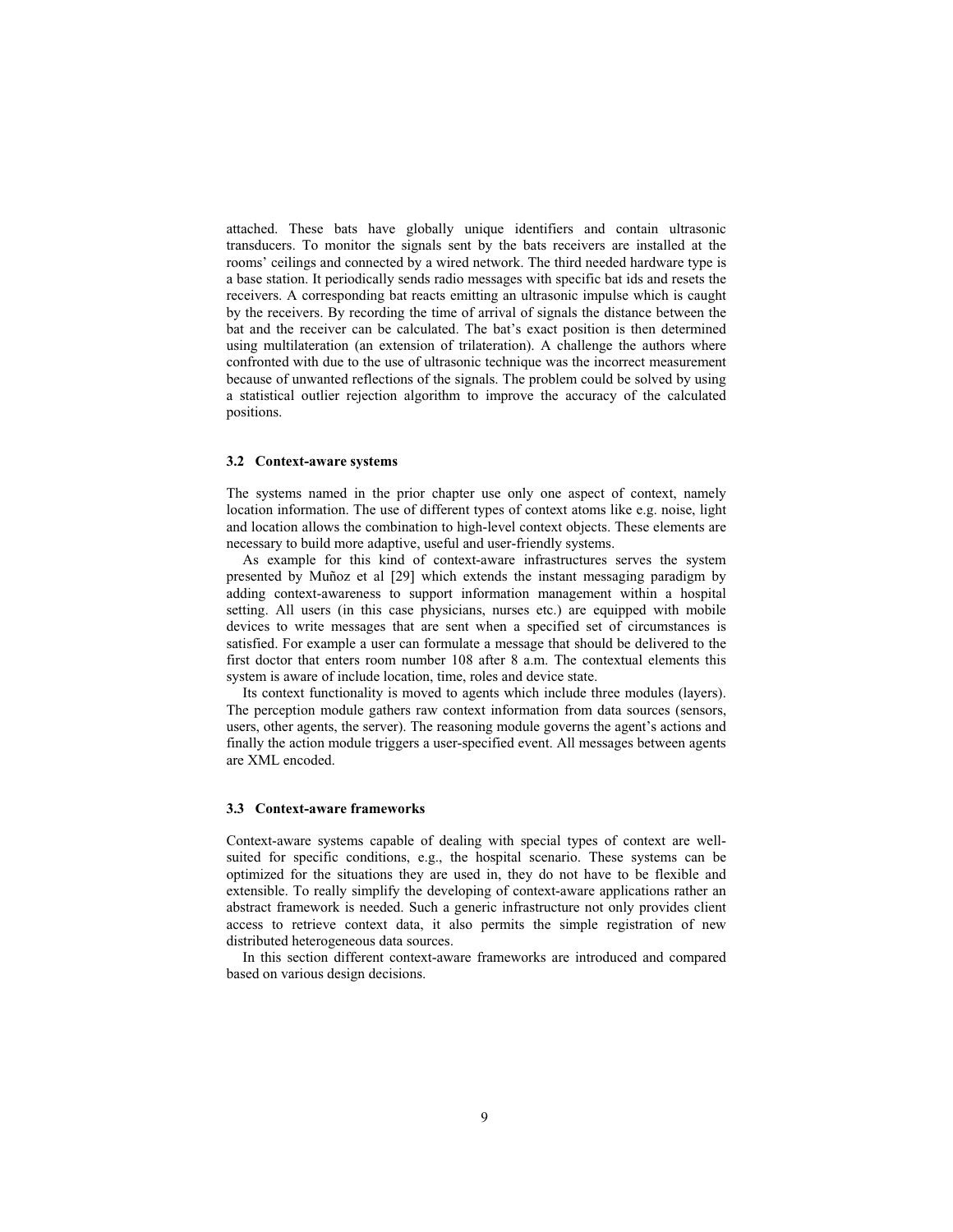## **Architecture**

The most common design approach for distributed context-aware frameworks is a classical hierarchical infrastructure with one or many centralized components using a layered architecture as presented in Section 2. This approach is useful to overcome memory and processor constraints of small mobile devices but provides one single point of failure and thereby lacks of robustness.

The architecture of the Context Managing Framework presented by Korpipää et al in [19] is depicted in figure 2. Four main functional entities comprise this context framework: the context manager, the resource servers, the context recognition services and the application.



**Fig. 2.** Architecture of the Context Managing Framework

Whereas the resource servers and the context recognition services are distributed components, the so-called context manager represents a centralized server managing a blackboard: it stores context data and serves information to the clients applications.

The SOCAM (Service-oriented Context-Aware Middleware) project introduced by Gu et al [32] is another architecture for the building and the rapid prototyping of context-aware mobile services. It uses a central server as well, here called context interpreter, which gains context data through distributed context providers and offers it in mostly processed form to the clients. The context-aware mobile services are located on top of the architecture: they make use of the different levels of context and adapt their behavior according to the current context.

One further extensible centralized middleware approach designed for contextaware mobile applications is a project called CASS (Context-awareness sub-structure) [43]. Figure 3 shows the system's composition.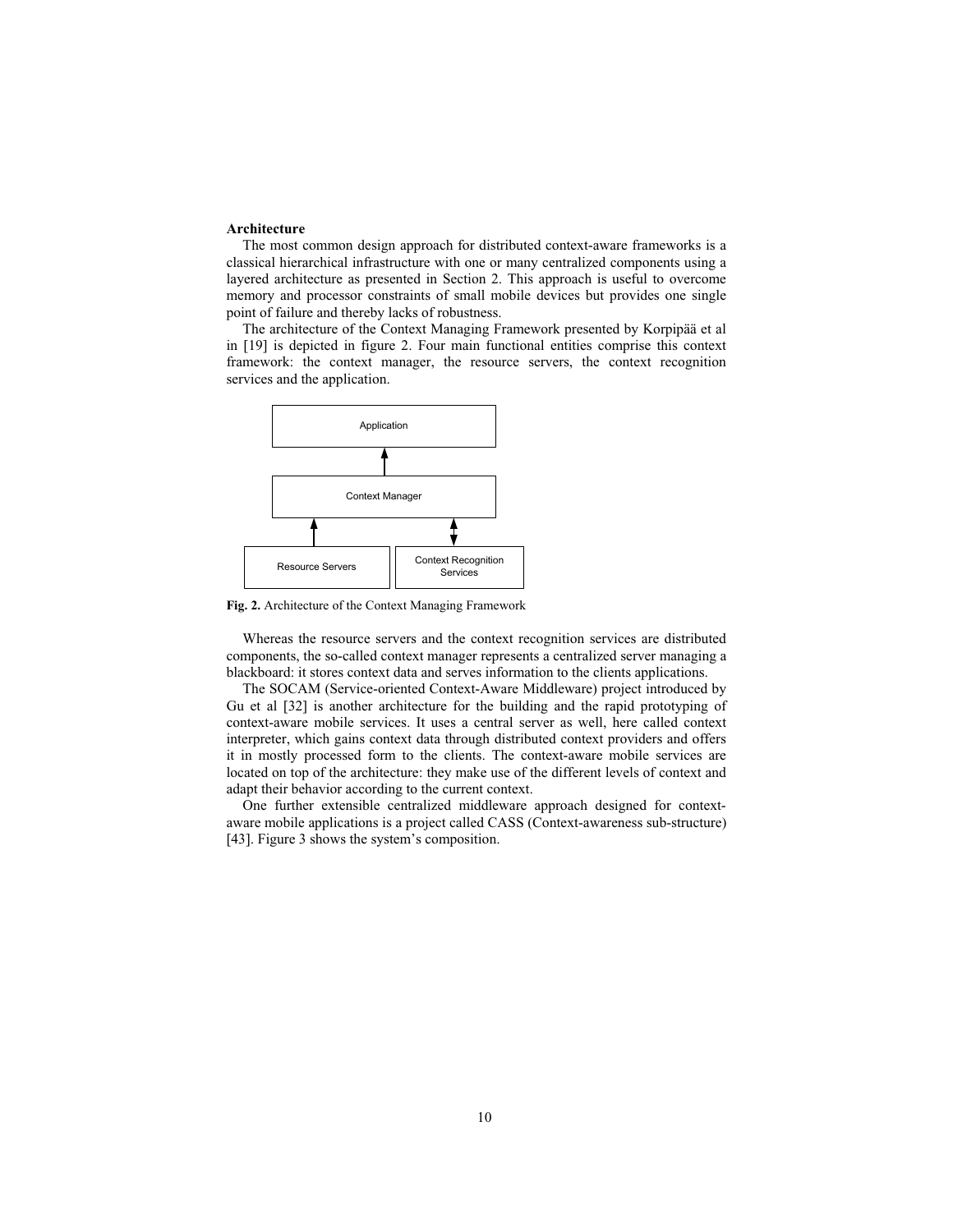

**Fig. 3.** Architecture of the CASS system

The middleware contains an Interpreter, a ContextRetriever, a Rule Engine and a SensorListener. The SensorListener listens for updates from sensors which are located on distributed computers called sensor nodes. Then the gathered information is stored in the database by the SensorListener. The ContextRetriever is responsible for retrieving stored context. Both of these classes may use the services of an interpreter. The ChangeListener is a component with communications capabilities, that allows a mobile computer to listen for notification of context change events. Sensor and LocationFinder classes also have built-in communications capabilities. Mobile clients connect to the server over wireless networks. To reduce the impact of intermittent connections local caching on the client side is supported.

CoBrA (Context Broker Architecture) [34] is an agent based architecture for supporting context-aware computing in so called intelligent spaces. Intelligent spaces are physical spaces (e.g. living rooms, vehicles, corporate offices and meeting rooms) that are populated with intelligent systems that provide pervasive computing services to users. Central to CoBrA is the presence of an intelligent context broker that maintains and manages a shared contextual model on the behalf of a community of agents. These agents can be applications hosted by mobile devices that a user carries or wears (e.g. cell phones, PDAs and headphones), services that are provided by devices in a room (e.g. projector service, light controller and room temperature controller) and web services that provide a web presence for people, places and things in the physical world (e.g. services keeping track of people's and objects' whereabouts). The context broker consists of four functional main components: the Context Knowledge Base, the Context Inference Engine, the Context Acquisition Module and the Privacy Management Module. To avoid the bottle neck problem CoBrA offers the possibility of creating broker federations.

The Context Toolkit [12, 30], another context-aware framework, takes a step towards a peer-to-peer architecture but it still needs a centralized discoverer where distributed sensor units (called widgets), interpreters and aggregators are registered in order to be found by client applications. The toolkit's object-oriented API provides a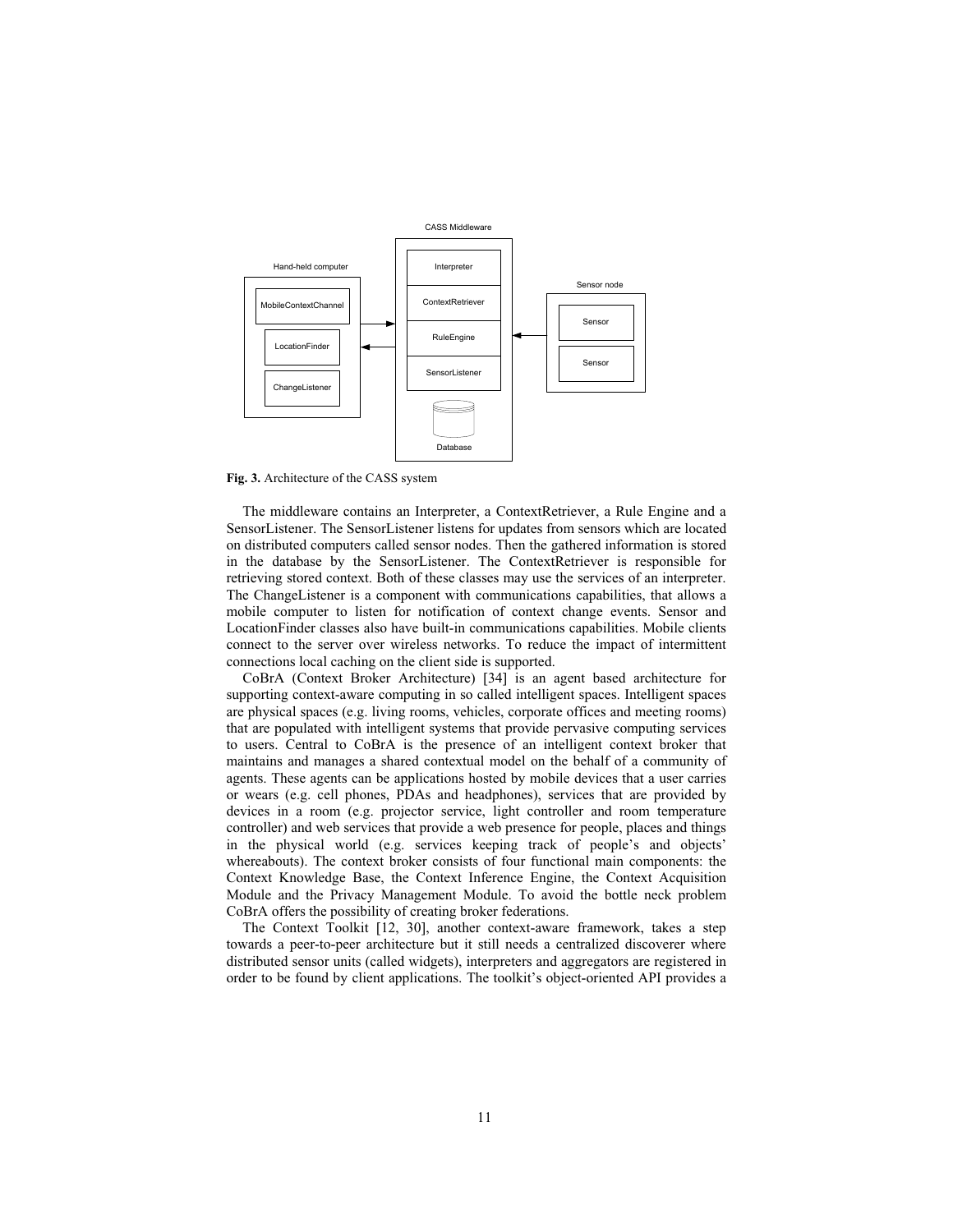superclass called BaseObject which provides generic communications abilities to ease the creation of own components.

Another framework based on a layered architecture is built in the Hydrogen project [9]. Its context acquisition approach is specializing in mobile devices. While in the majority of existent distributed content-aware systems the working of a centralized component is essential, the Hydrogen system tries to avoid this dependency. It distinguishes between a remote and a local context: remote context is information another device knows about, local context is knowledge our own device is aware of. When the devices are in physical proximity they are able to exchange these contexts in a peer-to-peer manner via WLAN, Bluetooth etc. This exchange of context information among client devices is called "context sharing". Figure 4 shows the management of a device's context which consists of its own local context and a set of remote contexts gathered from other devices. Both local and remote context are made up of context objects. The superclass ContextObject is extended by different context types, e.g. LocationContext, DeviceContext etc. This approach allows the simple addition of new context type by specializing ContextObject. A context type has to implement ContextObject's toXML and fromXML methods to convert the data to a XML stream.



**Fig. 4.** Hydrogen's object oriented approach to manage local and remote contexts

The architecture consists of three layers which are all located on the same device (figure 5). The Adaptor layer is responsible for retrieving raw context data by querying sensors. This layer permits a sensor's concurrent use by different applications. The second layer, the Management layer, makes use of the Adaptor layer to gain sensor data and is responsible for providing and retrieving contexts. The so called 'context server' offers the stored information via synchronous and asynchronous methods to the client applications. On top of the architecture is the Application layer where appliance code is implemented to react on specific context changes reported by the context manager. Due to platform and language independency all inter-layer communication is based on a XML-protocol.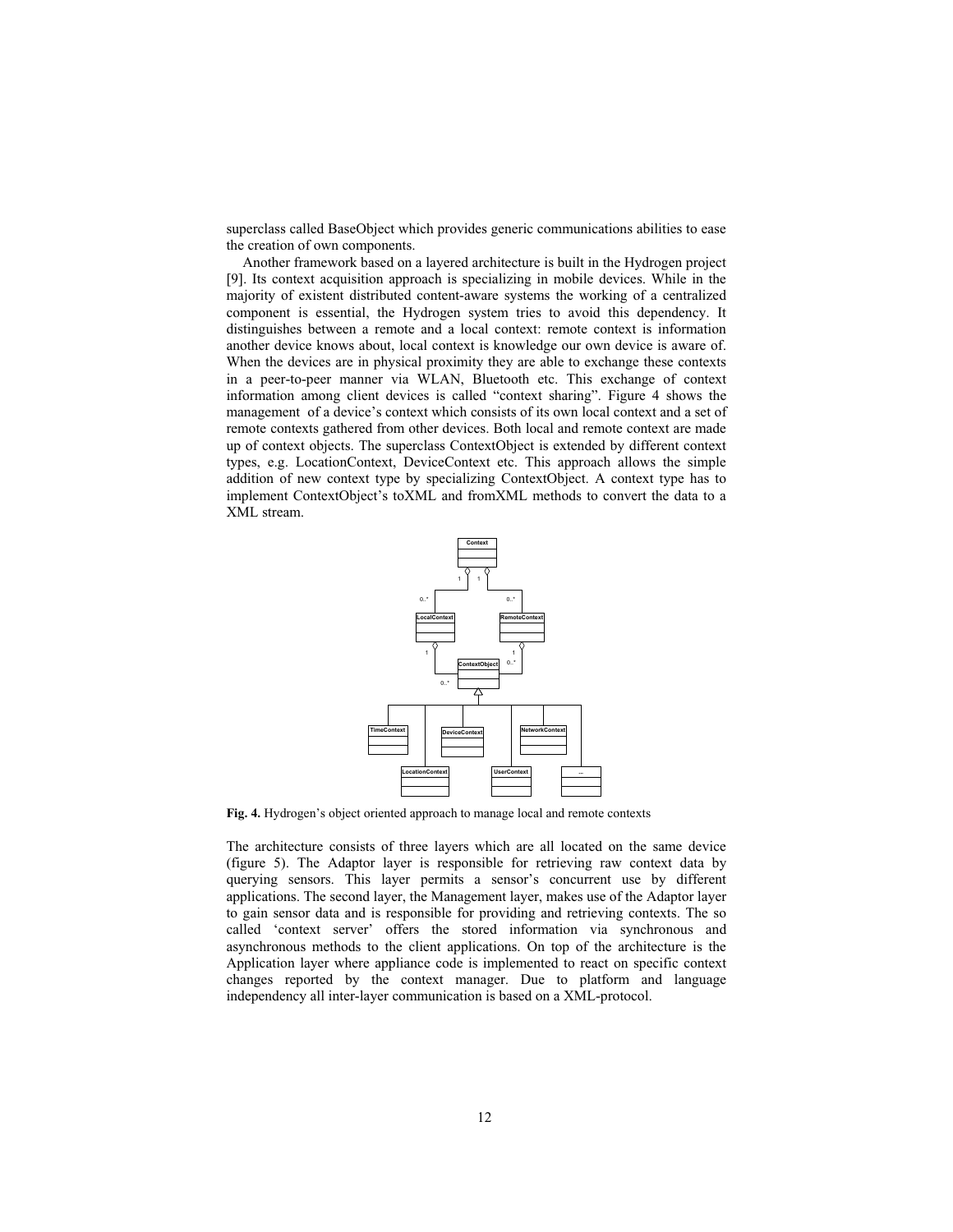

**Fig. 5.** Architecture of the Hydrogen project

The CORTEX system is an example for a context-aware middleware approach. Its architecture is based on the Sentient Object Model [31] which was designed for the development of context-aware applications in an ad-hoc mobile environment. The model's special suitability for mobile applications depends on the use of STEAM, a location-aware event-based middleware service designed specifically for ad-hoc wireless networking environments.



**Fig. 6.** The Sentient Object Model

A sentient object is an encapsulated entity consisting of three main parts (figure 6): sensory capture, context hierarchy and inference engine. Via interfaces a sentient objects communicates with sensors which produce software events and actuators which consume software events. As figure 6 shows: sentient objects can be both producer and consumer of another sentient object. Own sensors and actuators are programmed using STEAM. For building sentient objects a graphical development tool is available which allows developers to specify relevant sensors and actuators, define fusion networks, specify context hierarchies and production rules, without the need to write any code.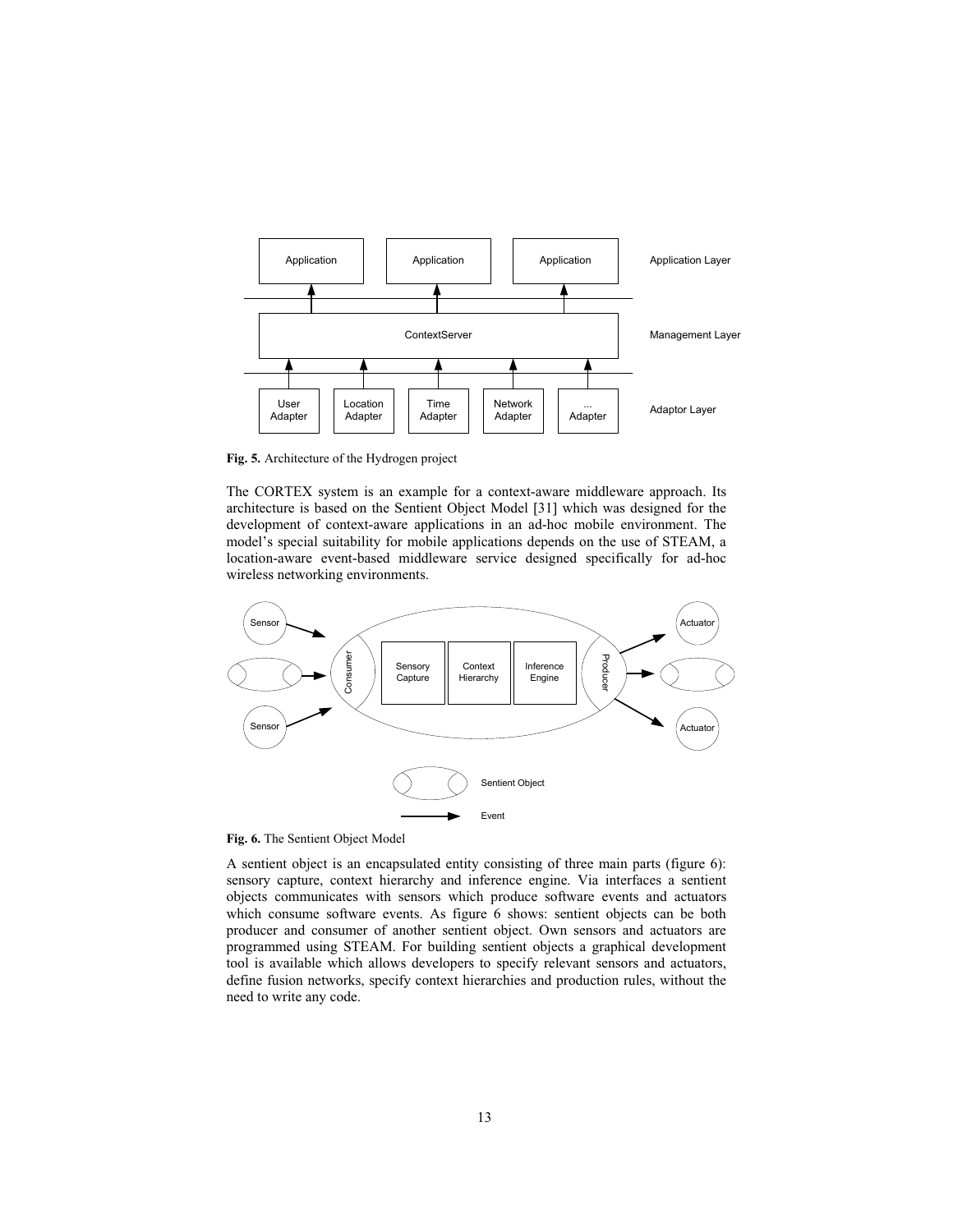The Gaia project [36, 37], another middleware infrastructure, extends typical operating system concepts to include context-awareness. It aims at supporting the development and execution of portable applications for active spaces. Gaia exports services to query and utilize existing resources, to access and use current context, and provides a framework to develop user-centric, resource-aware, multi-device, contextsensitive and mobile applications. The current system consists of the Gaia kernel and the application framework (figure 7).



## **Fig. 7.** Architecture of the Gaia system

In this paper, we focus on Gaia's parts concerning context-awareness, namely the Event Manager, the Context Service and the Context File System. The Event Manager service is responsible for event distribution in the active space and implements a decoupled communication model based on suppliers, consumers, and channels. Each channel has one or more suppliers that provide information to the channel and one or more consumers that receive the information. The reliability is increased as suppliers are exchangeable. With the help of the Context Service applications may query and register for particular context information and higher level context objects. And finally the Context File System makes personal storage automatically available in the users' present location. It constructs a virtual directory hierarchy to represent context as directories, where path components represent context types and values. For example, to determine which files have the context of location ==  $RM2401$  && situation == meeting associated with them, one may enter the /location:/RM2401/situation:/meeting directory.

## **Resource Discovery**

As sensors in a distributed network may fail or new ones may be added, a discovery mechanism to search for and find appropriate sensors at runtime is important.

For these purposes the Context Toolkit offers the already mentioned discoverer. The discoverer works as registry component which interpreters, aggregators and widgets have to notify about their presence and their contact possibilities. After registration the components are pinged to ensure that they are operating. If a component does not respond to a specified number of consecutive pings, the discoverer determines that the component is unavailable and removes it from its registry list. Customers may find appropriate components querying the discoverer either via a white page lookup (a search for the component's name) or a yellow page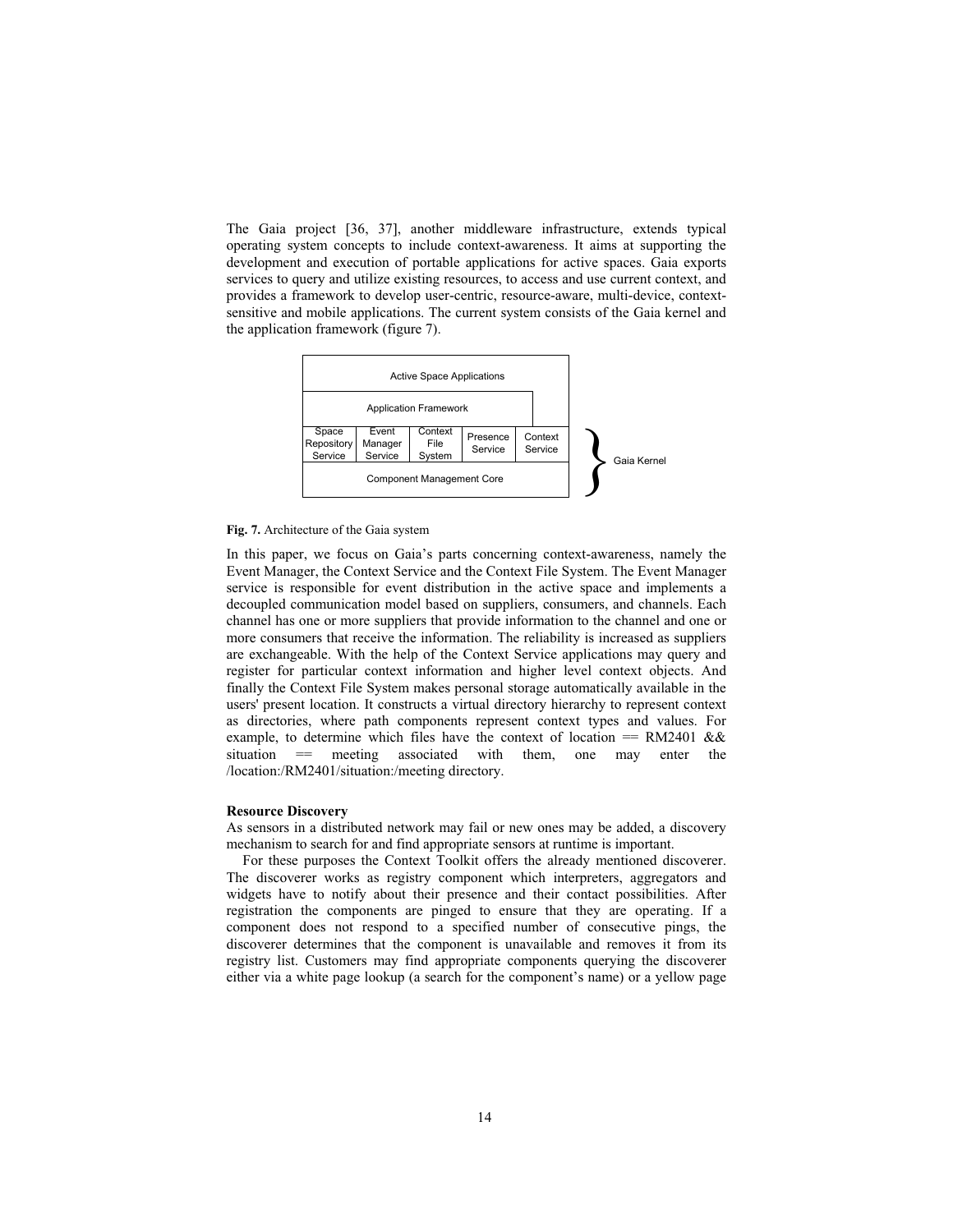lookup (a search for specific attributes). In case the lookup was successful the discoverer returns a handle to contact the context component.

SCAM offers a discovery mechanism as well called service locating service. In Gaia different context providers are stored in a registry component. A pure peer-topeer context-aware system like Hydrogen only uses local built-in sensors and does not connect to distributed sensors therefore no discovery mechanism is involved.

#### **Sensing**

The Context Toolkit's authors presented a new approach to handle different data sources. Derived from the use of widgets in GUI development they introduced so called context widgets to separate applications from context acquisition concerns. In these widgets the complexity of sensing is hidden, further they abstract the gained context information (e.g. the accurate position of a person might not be of value but the application should be notified when this person enters another room) and as widgets are encapsulated software components they are reusable. Each widget owns some attributes that can be queried by applications, e.g. the IdentityPresence widget implemented by the authors offers attributes like its location, the last time a presence was detected and the identity of the last user detected. Beside the polling mechanism an asynchronous way of data retrieval is possible too: if an application subscribes to a widget it is notified when the widget's context changes. The IdentityPresence provides the callbacks PersonArrives(location, identity, timestamp) and PersonLeaves(location, identity, timestamp) which are triggered when a person either arrives or leaves a room. The separation of acquisition and use of context permits a simple exchange of widgets since e.g. identity may be sensed in various ways like Active Badges, video recognition etc.

This manner of building reusable sensor units that make the action of sensing transparent to the customer (whether it is a centralized server or a distributed client component) became widely accepted in distributed context-aware systems: CASS applies 'sensor nodes', SOCAM uses 'context providers', the Context Managing Framework refers to 'resource servers', CoBrA makes use of 'context acquisition components'.

#### **Context Model**

A efficient model for handling, sharing and storing context data is essential for a working context-aware system. The Context Toolkit handles context in simple attribute-value-tuples which are encoded using XML for transmission.

As already described above Hydrogen uses an object-oriented context model approach with a superclass called ContextObject which offers abstract methods to convert data streams from XML representations to context objects and vice versa.

More advanced ways of dealing with context data based on ontologies are found in SOCAM, CoBrA and the Context Managing Framework. SOCAM's authors divide a pervasive computing domain into several sub-domains, e.g. home domain, office domain etc., and define individual low-level ontologies in each sub-domain to reduce the complexity of context processing. Each of these ontologies implemented in OWL provides a special vocabulary used for representing and sharing context knowledge.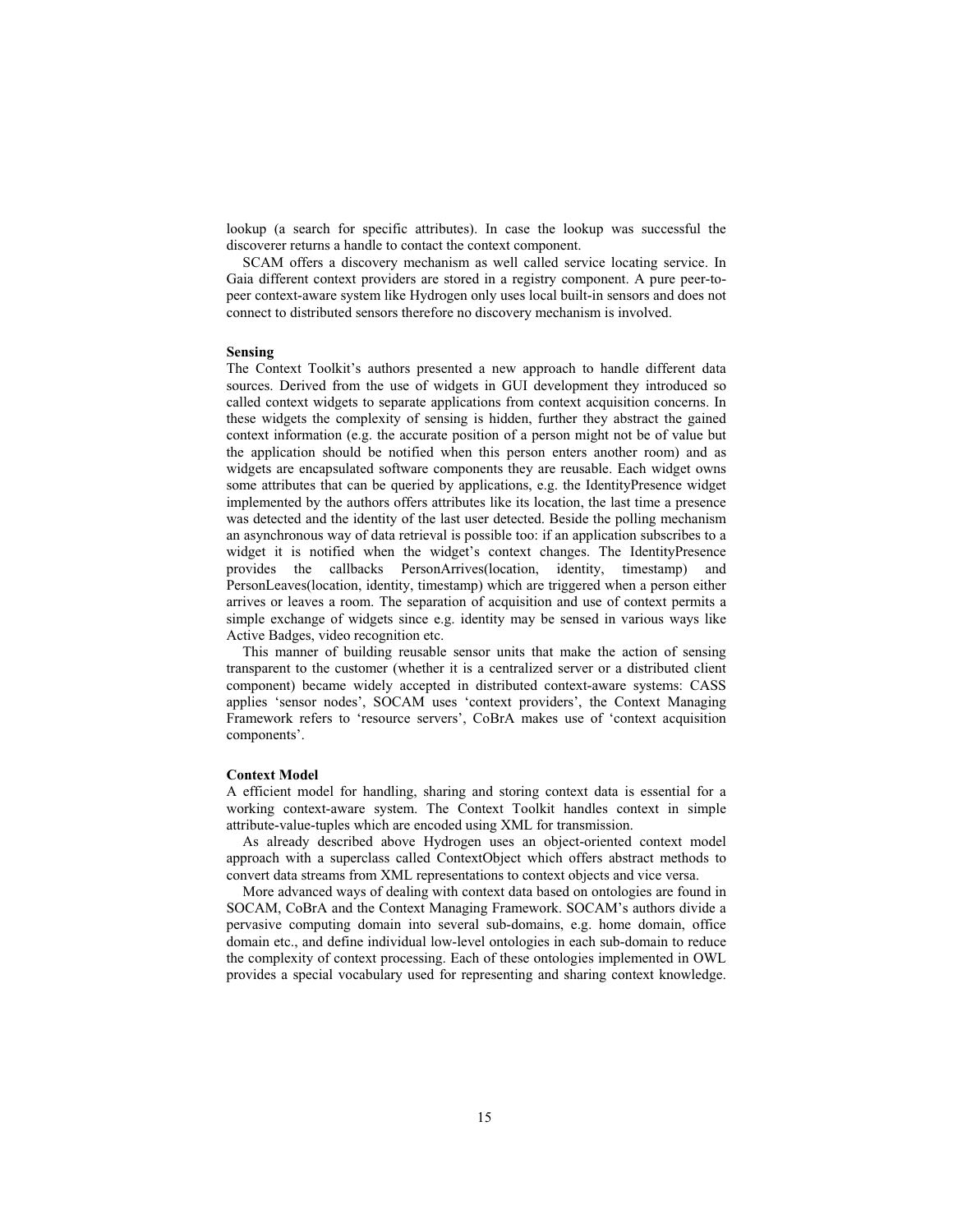CoBrA also uses an own OWL-based ontology approach, namely COBRA-Ont [34, 35]. The following lines show a short part of an COBRA-Ont example:

<loc:LocationContext>

```
 <rdf:type rdf:resource="&tme;InstantThing"/> 
     <loc:locationContextOf> 
       <per:Person> 
           <per:name rdf:datatype="&xsd;string">Harry 
Chen</per:name>
       </per:Person> 
     </loc:locationContextOf> 
     <loc:boundedWithin rdf:resource="&ebgeo;Japan"/> 
     <tme:at rdf:datatype="&xsd;dateTime">2004-02-
23T11:23:00</tme:at>
```
</loc:LocationContext>

The ontology's structure and vocabulary applied in the Context Managing Toolkit are described in RDF. Parts of its vocabulary are used as example in Section 2, see table 2 and 3.

In Gaia context is represented in a special manner, namely through 4-ary predicates in the way Context(<ContextType>, <Subject>, <Relater>, <Object>) written in DAML+OIL. The Context Type refers to the type of context the predicate is describing, the Subject is the person, place or thing with which the context is concerned, and the Object is a value associated with the Subject. The Relater relates the Subject and the Object such as a comparison operator  $(=, >, \text{or } <)$ , a verb, or preposition. An example for a context instance is Context(temperature, room 3231, is, 98 F). This syntax is used for both representing context and forming inference rules.

#### **Context Processing**

After raw context data was sensed by a data source, it has to be processed as its customers mostly are rather interested in already interpreted and aggregated information than in raw, fine-grained data. Whereas context aggregation means the composing of context atoms either to collect all context data concerning a specific entity or to build higher-level context objects, context interpretation refers to the transformation of context data including special knowledge. These forms of context data abstraction ease the application designer's work tremendously.

The Context Toolkit offers facilities for both context aggregation and context interpretation: the context aggregators (former called context servers) are responsible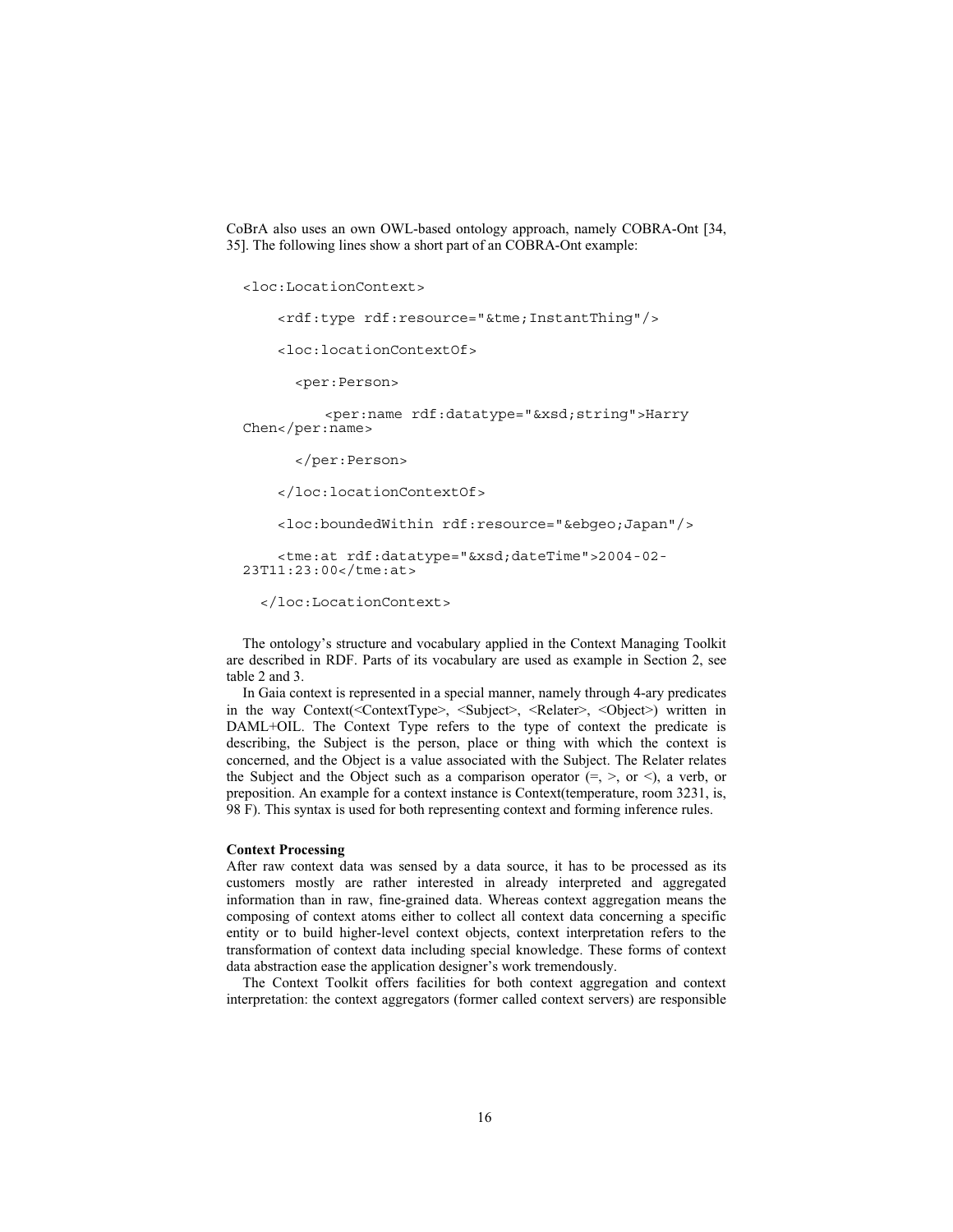for composing context about of particular entity by subscribing to relevant widgets, context interpreters provide the possibility of transforming context, e.g. in a simple case returning the corresponding email address to a passed name. Like widgets aggregators and interpreters inherit communication methods from the upperclass BaseObject and have to be registered at the discoverer in order to be found.

The Context Managing Framework presented by Korpipää et al. (Fig. Xx) offers various processing facilities as well. Its resource servers' task is complex: First they gather raw context information by connecting to various data sources. After the preprocessing and feature abstraction crip limits and fuzzy sets are used for quantization. But now the data are delivered by posting it to the context manager's blackboard. The context recognition services are used by the context manager to create higher-level context object out of context atoms. In this vein new recognition services are easy to add.

In SOCAM the Context Reasoning Engine reasons over the knowledge base, its tasks include inferring deduced contexts, resolving context conflicts and maintaining the consistency of the context knowledge base. Different inference rules used by the reasoning engine can be specified. The interpreter is implemented with the help of Jena2 [33], a semantic web toolkit.

In CoBrA's architecture the so-called Inference Engine processes context data. The engine contains the Context Reasoning Module responsible for aggregating context information: it reasons over the Context Knowledge Base and deduces additional knowledge from information acquired from external sources.

In CASS the deriving of high-level context is also based on an inference engine and a knowledge base. The knowledge base contains rules queried by the inference engine to find goals using the so called forward chaining technique. As these rules are stored in a database separated from the interpreter whether recompiling nor restarting of components is necessary when rules change. Table 4 shows an example for a rule.

| Rain | 1ghtness | emperature | ~<br>J0al |
|------|----------|------------|-----------|
| wet  | dull     | cold       | ndoor     |

**Table 4.** A rule's database entry containing criteria to display rather indoor than outdoor activities in a CASS based tour-guide application.

In CORTEX the whole context processing is encapsulated in Sentient Objects: the sensory capture unit performs sensor fusion to manage uncertainty of sensor data (sensing conflicts) and to build higher-level context objects. Different contexts are represented in a so called context hierarchy together with specific actions to be undertaken in each context. Since only one context is active at any point in time (concept of the 'active context') the number of rules that have to evaluated are limited which increases efficiency of the inference process. The inference engine component is based on CLIPS (C Language Integrated Production System). It is responsible for changing application behavior according to the current context by using conditional rules.

Gaia's context processing is hidden in the Context Service Module allowing the creation of high-level context objects by performing first order logic operations such as quantification, implication, conjunction, disjunction, and negation of context predicates. One example of a rule is Context(Number of people, Room 2401, >, 4)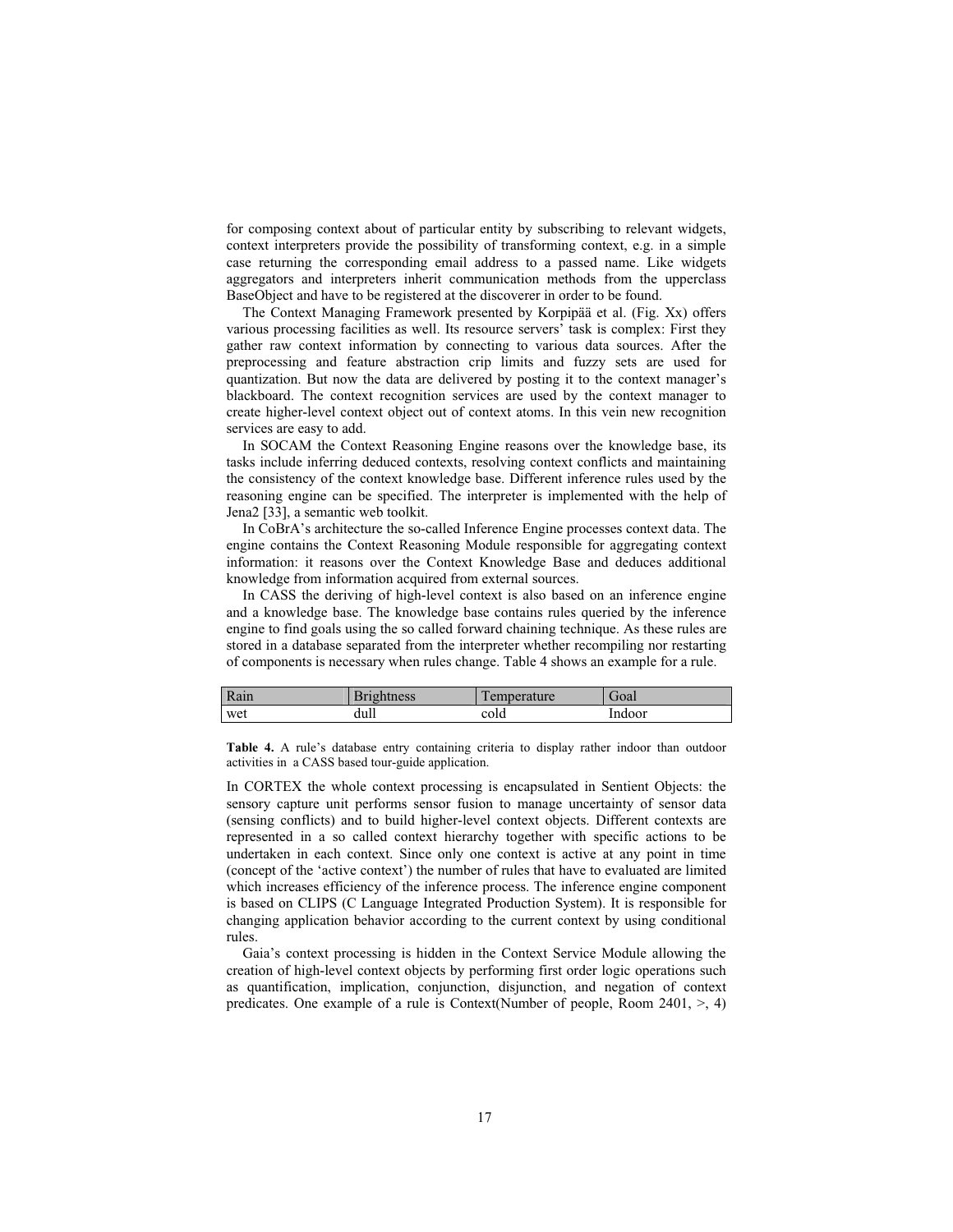AND Context(Application, Powerpoint, is, Running)  $\Rightarrow$  Context(Social Activity, Room 2401, Is, Presentation).

Almost all current context-aware frameworks permit the aggregation and interpretation of raw context data, only exceptions leave the higher-level abstractions for the applications' layer (e.g. Hydrogen, Owl [45]).

#### **Historical context data**

Sometimes it might be necessary to have access to historical context data. Such context histories may be used to establish trends and predict future context values. As most data sources constantly provide context data, the maintaining of a context history is mainly a memory concern, so a centralized high-resource storage component is needed. Since in a server-based architecture the context data provided by sensors has to be stored at the server-side anyway to offer it to customers, the majority of these systems has the facility to query historical context data.

The Context Toolkit, CoBrA, CASS, SOCAM, CORTEX and Owl save sensed context data persistently in a database. An further advantage of using a database is the use of the Structured Query Language (SQL) which enables read and manipulation operations at a high abstraction level.

In the CoBrA and the CASS architecture the persistent storage is called Context Knowledge Base, additionally a set of APIS is offered to assert, delete, modify and query the stored knowledge.

CASS uses its database not only to save context data but also to store domain knowledge and inference rules needed for creating high-level context.

Due to limited memory resources a peer-to-peer network of mobile devices like Hydrogen is not able to offer persistent storage possibilities.

## **Security and Privacy**

As context may include sensitive information on people, e.g. their location and their activity, it is necessary to have the possibility of protecting privacy.

For these purposes the Context Toolkit introduces the concept of context ownership. Users are assigned to sensed context data as their respective owners who are allowed to control the other user's access. New components involved in this access control are the Mediated Widgets, Owner Permissions, a modified BaseObject and Authenticators. The MediatedWidget class is an extension of a basic widget which contains a so-called widget developer specifying who owns the data being sensed. The Owner Permission is the component that receives permission queries and determines to grant or to deny access based on stored situations. These situations include authorized users, time of access etc. The modified BaseObject contains all the original methods augmented with identification mechanisms. Applications and components now have to provide their identity along with the usual request for information. Finally the Authenticator is responsible for proofing the identity using a public-key infrastructure.

Owl's security concept is based on Role Based Access Control (RBAC). As the number of users is generally smaller than the number of roles the amount of managed associations between entities and privileges is reduced. The authors remind to consider the privacy of the context sources as well as that of the context subjects.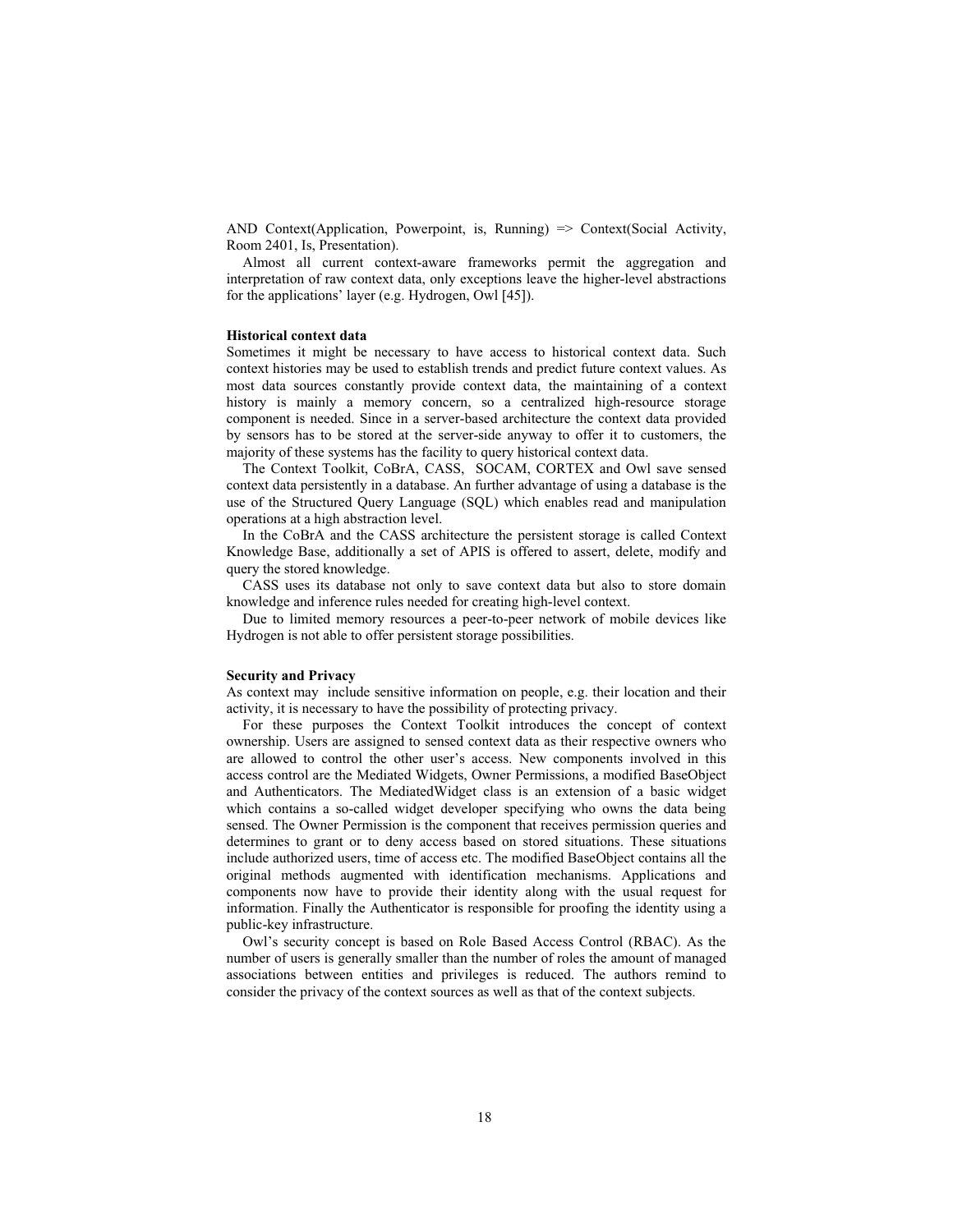CoBrA includes an own flexible policy language to control context access, called Rei [44]. This policy language is modeled on deontic concepts of rights, prohibitions, obligations and dispensations and controls data access through dynamically modifiable domain dependent policy rules. The example for Rei's rule syntax shown below states that all employees of 'UBMC' can perform senseAction1.

```
has(Variable, right(senseAction1, 
employee(Variable,'UMBC'))))
```
## **4 Conclusion and future work**

In this survey paper we introduced an abstract layer architecture for context-aware systems and presented various existent middleware and server-based approaches to ease the development of context-aware applications. The direct comparison of the named systems and frameworks shows their similarity concerning the layered structure. Especially remarkable is the strict division of the context data's acquisition and use. Thus context sources become reusable and are able to serve a multitude of context clients.

Although most authors refer to abstract 'context sources' the current mainly used and tested sources are physical sensors. Virtual and logical sensors are capable of providing useful context data as well and should be more incorporated in the ongoing research. Other often disregarded aspects are security and privacy issues. These facets belong to the most important components of a context-aware system as the protection of sensitive context data must be guaranteed. Many systems totally lack security modules, others provide basic security mechanisms and only a few systems offer advanced and sufficient security options.

Probably the main problem in the presented approaches is the variety of used context encodings and ways to find and access context sources. Every system and framework uses its own format to describe context and its own communications mechanisms. We believe that standardized formats and protocols are important for the enhancements of context-aware systems to make the development of context services the focus rather than the communication between context sources and users. In our opinion Web services seem to be an appropriate solution to achieve that aim as they provide standardized methods for service description and access: The XML-based WSDL (Web Services Description Language) is suited to describe the functionality of and communication with a context service, whereas the UDDI (Universal Description, Discovery and Integration) can be used to search for and register context services. Hence we are going to continue our investigation on context-aware systems placing emphasis on service-oriented architectures, especially exploring advantageous opportunities provided by Web services.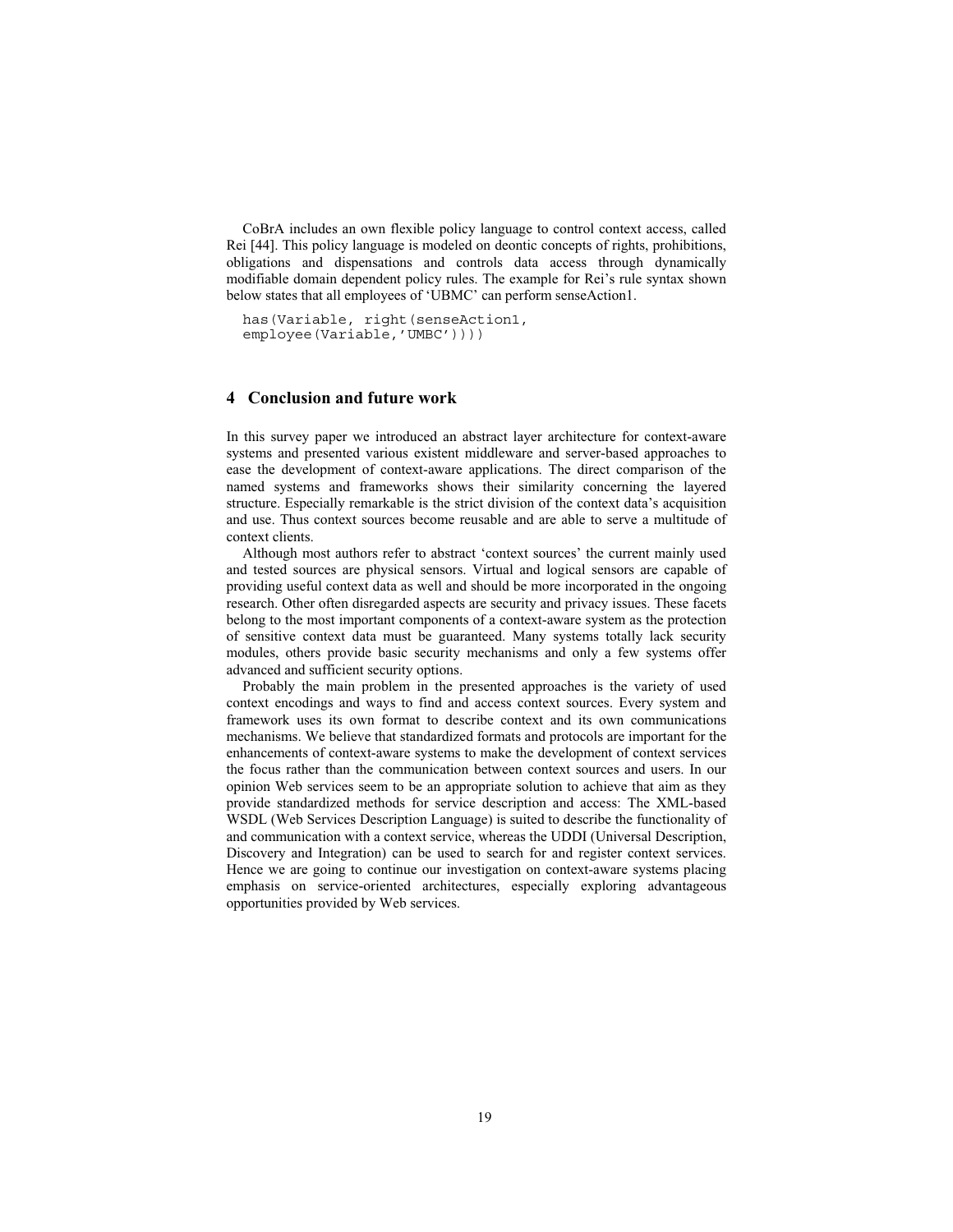## **References**

- [1] Bill N. Schilit and Marvin M. Theimer. Disseminating Active Map Information to Mobile Hosts. IEEE Network, 8(5). 1994
- [2] Nick Ryan, Jason Pascoe and David Morse. Enhanced reality fieldwork: the contextaware archaeological assistant. Gaffney, V., van Leusen, M., Exxon, S. (eds) Computer Applications in Archaeology 1997
- [3] Anind K. Dey. Context-aware computing: The CyberDesk project. Proceedings of the AAAI 1998 Spring Symposium on Intelligent Environments. Menlo Park, CA: AAAI Press.
- [4] Richard Hull, Philip Neaves, James Bedford-Roberts. Towards situated computing. In Proceedings of International Symposium on Wearable Computers 1997
- [5] Peter J. Brown. The Stick-e Document: a framework for creating context-aware applications. In Electronic Publishing, Palo Alto, 1996
- [6] Anind K. Dey, Gregory D. Abowd. Towards a better understanding of context and contextawareness. Proceedings of the Workshop on the What, Who, Where, When and How of Context-Awareness, affiliated with the CHI 2000 Conference on Human Factors in Computer Systems, New York, NY: ACM Press. 2000
- [7] Paul Prekop, Mark Burnett. Activities, context and ubiquitous computing. Special Issue on Ubiquitous Computing Computer Communications, vol.26, no.11, 2003
- [8] Richard Moe Gustavsen. Condor An Application Framework for mobility-based context-aware Applications. 2002
- [9] Thomas Hofer, Wieland Schwinger, Mario Pichler, Gerhard Leonhartsberger, Josef Altmann. Context-Awareness on Mobile Devices – the Hydrogen Approach. 2002
- [10] Jay Budzik, Kristian J. Hammond. User interactions with everyday applications as context for just-in-time information access. Proceedings of Intelligent User Interfaces 2000. ACM Press, 2000
- [11] Lev Finkelstein, Evgeniy Gabrilovich1, Yossi Matias, Ehud Rivlin, Zach Solan, Gadi Wolfman and Eytan Ruppin. Placing Search In Context: the Concept Revisited. Tenth International World Wide Web Conference WWW10, Hong Kong, 2001
- [12] Anind K. Dey, Gregory D. Abowd. A Conceptual Framework and a Toolkit for Supporting the Rapid Prototyping of Context-Aware Applications. Human-Computer Interaction (HCI) Journal, Volume 16 (2-4)
- [13] Harry Chen. An Intelligent Broker Architecture for Context-Aware Systems. PhD. Dissertation proposal. 2003
- [14] Heikki Ailisto, Petteri Alahuhta, Ville Haataja, Vesa Kyllönen, Mikko Lindholm. Structuring Context Aware Applications: Five-Layer Model and Example Case. 2002
- [15] Jadwiga Indulska, Peter Sutton. Location Management in Pervasive Systems. In Conferences in Research and Pratice in Information Technology series, Vol. 21. 2003
- [16] Albrecht Schmidt, Kristof Van Laerhoven. How to Build Smart Appliances? IEEE Personal Communications 8(4). 2001
- [17] Terry Winograd. Architectures for Context. Human-Computer-Interaction, vol.16, nos. 2-4) 2001
- [18] Anand Ranganathan, Roy H. Campbell. An infrastructure for context-awareness based on first order logic. Personal and Ubiquitous Computing 7 2003
- [19] Panu Korpipää, Jani Mäntyjärvi, Juha Kela, Heikki Keränen, Esko-Juhani Malm. Managing Context Information in Mobile Devices. IEEE Pervasive Computing. 2003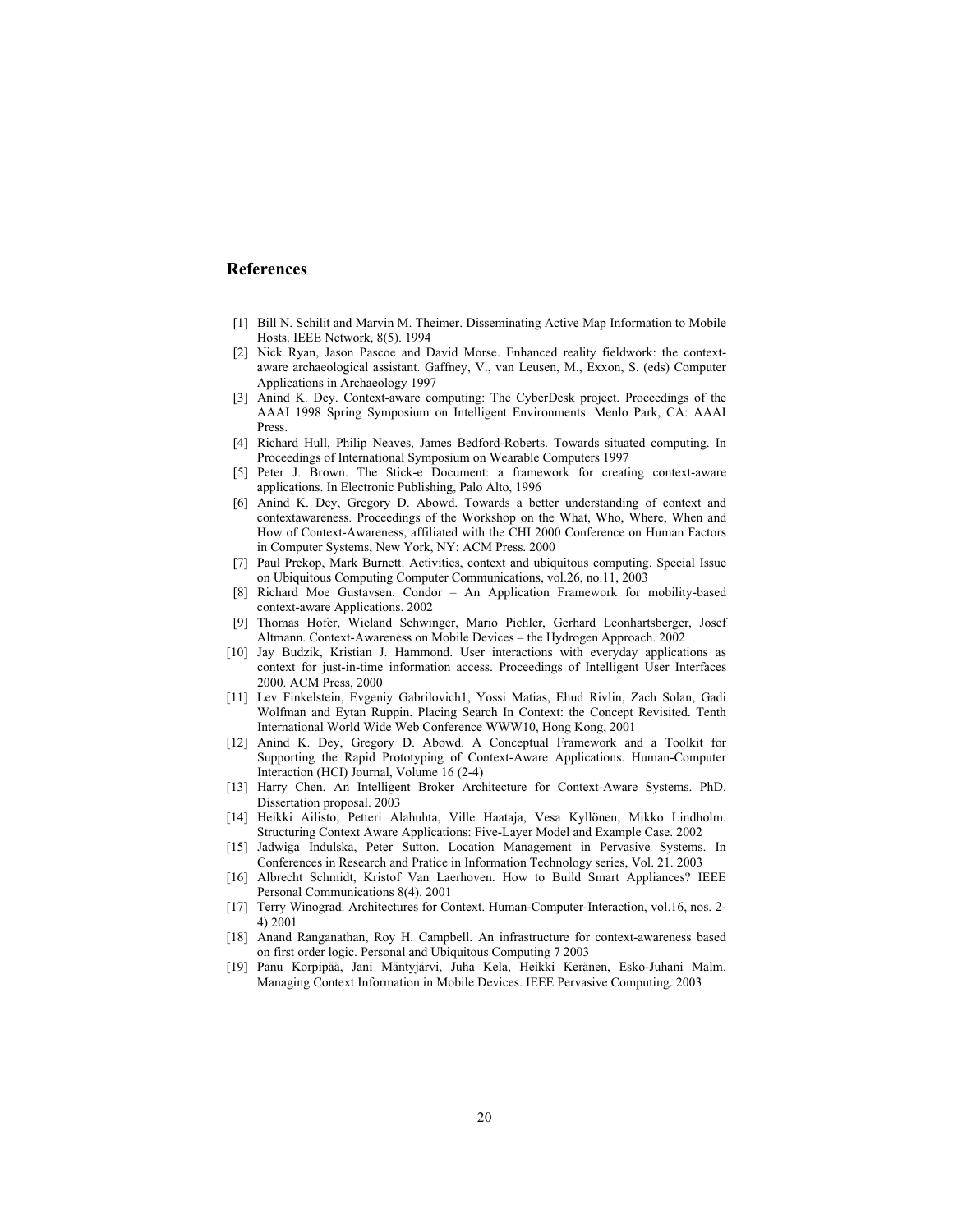- [20] Panu Korpipää, Jani Mäntyjärvi. An Ontology for Mobile Device Sensor-Based Context Awareness. Proc. Context '03, LNAI no. 2680, 2003
- [21] Resource Description Framework (RDF). www.w3.org/RDF/
- [22] OWL Web Ontology Language Overview. http://www.w3.org/TR/owl-features/
- [23] Gregory D. Abowd, Christopher G. Atkeson, Jason Hong, Sue Long, Rob Kooper, Mike Pinkerton. Cyberguide: A mobile context-aware tour guide. Wireless Networks, 3(5). 1997
- [24] Andy Harter, Andy Hopper, Pete Steggles, AndyWard, Paul Webster. The Anatomy of a Context-Aware Application. Wireless Networks, 8(2/3) 2002
- [25] Fredrik Espinoza, Per Persson, Anna Sandin, Hanna Nyström, Elenor Cacciatore, Markus Bylund. GeoNotes: Social and Navigational Aspects of Location-Based Information Systems. SICS Technical Report T2001:08. 2001
- [26] Nissanka B. Priyantha, Anit Chakraborty, Hari Balakrishnan. The Cricket Location-Support System. In Proceedings of the Sixth ACM Annual International Conference on Mobile Computing and Networking (Boston, MA). 2000
- [27] Jenna Burrell, Geri K. Gay. E-graffiti: evaluating real-world use of a context-aware system. Interacting with Computers (Special Issue on Universal Usability) 14(4). 2002
- [28] Clemens Kerer, Schahram Dustdar, Mehdi Jazayeri, Danilo Gomez, Akos Szego, Jose A. Burgos Caja. Presence-Aware Infrastructure using Web services and RFID technologies
- [29] Miguel A. Muñoz, Marcela Rodríguez, Jesus Favela, Ana I. Martinez-Garcia, Victor M. González. Context-Aware Mobile Communication in Hospitals. 2003
- [30] Daniel Salber, Anind K. Dey, Gregory D. Abowd. The Context Toolkit: Aiding the Development of Context-Enabled Applications. In Proceedings of ACM CHI 99, Pittsburgh, PA. 1999
- [31] Gregory Biegel, Vinny Cahill. A Framework for Developing Mobile, Context-aware Applications. In Proceedings of 2<sup>nd</sup> IEEE conference on Pervasive computing and Communications, Percom 2004
- [32] Tao Gu, Xiao Hang Wang, Hung Keng Pung, Da Qing Zhang. A Middleware for Context-Aware Mobile Services. IEEE Vehicular Technology Conference. Milan, Italy, 2004
- [33] Jena A Semantic Web Framework for Java. http://jena.sourceforge.net.
- [34] Harry Chen, Tim Finin, Anupam Joshi. Using OWL in a Pervasive Computing Broker. Workshop on Ontologies in Agent Systems, AAMAS 2003
- [35] Harry Chen, Tim Finin, Anupam Joshi. An Ontology for Context-Aware Pervasive Computing Environments. Special Issue on Ontologies for Distributed Systems, Knowledge Engineering Review. 2004
- [36] Manuel Román, Christopher Hess, Renato Cerqueira, Anand Ranganat, Roy H. Campbell, Klara Nahrstedt. Gaia: A Middleware Infrastructure to Enable Active Spaces. In IEEE Pervasive Computing, Oct-Dec 2002.
- [37] Gaia Homepage. http://choices.cs.uiuc.edu/gaia.
- [38] Mark Weiser. The Computer for the Twenty-First Century. Scientific American. 1991
- [39] Roy Want, Andy Hopper, Veronica Falcão, Jonathan Gibbons. The Active Badge Location System. ACM Transactions on Information Systems, 10(1), 1992
- [40] Sidney Fels, Yasuyuki Sumi, Tameyuki Etani, Nicolas Simonet, Kaoru Kobayashi, Kenji Mase. Building a context-aware mobile assistant for exhibition tours. The First Kyoto Meeting on Social Interaction and Communityware. 1998
- [41] Nigel Davies, Keith Cheverst, Keith Mitchell, Alon Efrat. Developing a context sensitive tour guide. Proceedings of First Workshop on Human-Computer Interaction for Mobile Devices, Glasgow, UK. 1998
- [42] Jason I. Hong and James A. Landay. An infrastructure approach to context-aware computing. Human-Computer Interaction, Vol. 16, 2001